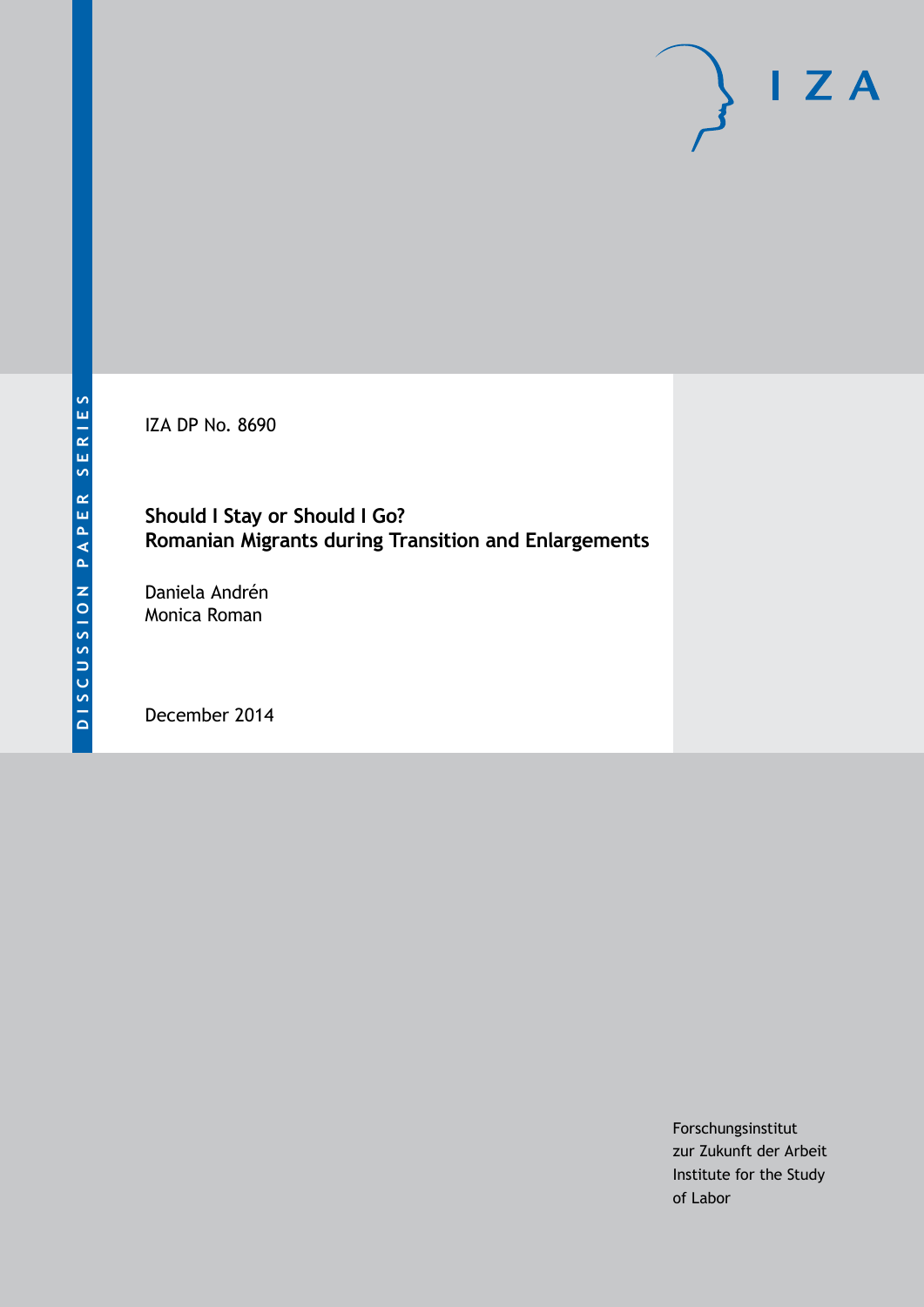# **Should I Stay or Should I Go? Romanian Migrants during Transition and Enlargements**

# **Daniela Andrén**

*Örebro University and CELSI*

### **Monica Roman**

*Bucharest University of Economic Studies, IZA and CELSI*

Discussion Paper No. 8690 December 2014

IZA

P.O. Box 7240 53072 Bonn **Germany** 

Phone: +49-228-3894-0 Fax: +49-228-3894-180 E-mail: [iza@iza.org](mailto:iza@iza.org)

Any opinions expressed here are those of the author(s) and not those of IZA. Research published in this series may include views on policy, but the institute itself takes no institutional policy positions. The IZA research network is committed to the IZA Guiding Principles of Research Integrity.

The Institute for the Study of Labor (IZA) in Bonn is a local and virtual international research center and a place of communication between science, politics and business. IZA is an independent nonprofit organization supported by Deutsche Post Foundation. The center is associated with the University of Bonn and offers a stimulating research environment through its international network, workshops and conferences, data service, project support, research visits and doctoral program. IZA engages in (i) original and internationally competitive research in all fields of labor economics, (ii) development of policy concepts, and (iii) dissemination of research results and concepts to the interested public.

<span id="page-1-0"></span>IZA Discussion Papers often represent preliminary work and are circulated to encourage discussion. Citation of such a paper should account for its provisional character. A revised version may be available directly from the author.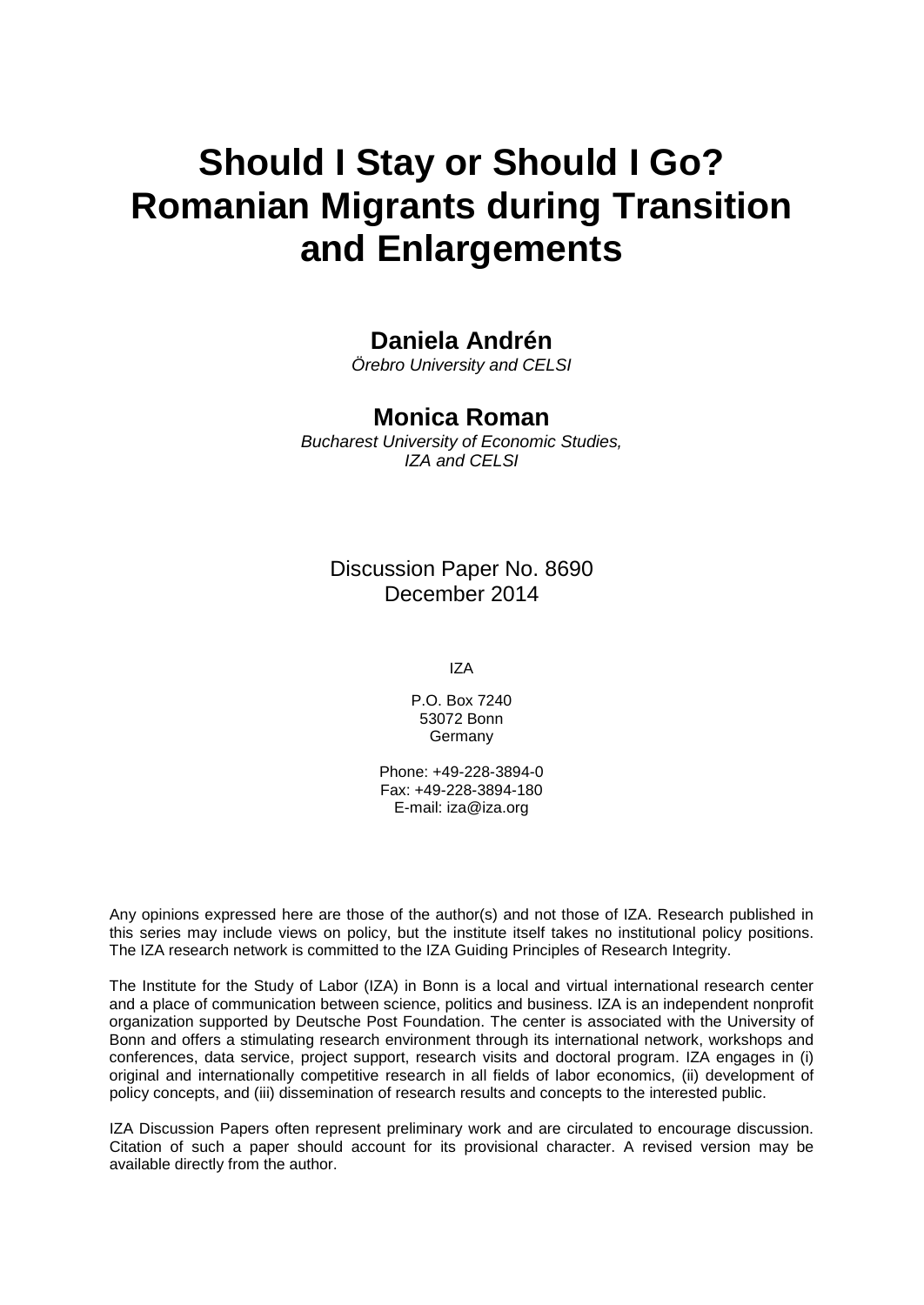IZA Discussion Paper No. 8690 December 2014

# **ABSTRACT**

# **Should I Stay or Should I Go? Romanian Migrants during Transition and Enlargements[\\*](#page-1-0)**

The change in Romanian political regime in 1989 has lifted the barriers for population circulation and mobility that were further more amplified in 2002 by the liberalization of Romanians' circulation in the Schengen space. In such context, the aim of this paper is to analyze to what extent Romania's accession to the EU in 2007 has added new features to the Romanian migration phenomenon. Therefore, the paper describes characteristics of Romanian labor migration and its labor market outcomes in the context of the EU second enlargement, covering the recent trends and characteristics, as well as the effects on the receiving and origin countries. The restructuring process that accompanied a painful economic transition created severe disequilibria on the labor market, generating a crisis that remains ongoing. From this perspective, migration was and still is the population's response to this crisis and at the same time reduces the unemployment pressure on the Romanian government. Furthermore, in the new context of financial European crisis, the migration outflows didn't reverse and most migrants prefer to develop adjustment strategies in their destination countries. Romania's accession to the EU in 2007 did not generally change the previous characteristics of Romanian migration. However, one of the key features of Romanian migration would be the new wave of the labor mobility of professionals with impacts upon Romanian economy and society.

JEL Classification: F22, F24, J15

Keywords: international migration, Romania, EU eastern enlargement, transition, Great Recession

Corresponding author:

Monica Roman The Bucharest University of Economic Studies 6 Piata Romana Bucharest 010374 Romania E-mail: [monica.roman@csie.ase.ro](mailto:monica.roman@csie.ase.ro)

\* Forthcoming in: Kahanec, M., and Zimmermann, K.F. (eds.), "*Labor Migration, EU Enlargement, and the Great Recession*".

The authors are grateful to Klaus F. Zimmermann and Martin Kahanec, as well as the anonymous referee for providing a number of suggestions that helped to improve the paper significantly. We thank the participants at the 5th IZA/CEUR Workshop on EU Enlargement and the Labor Markets: Migration, Crisis and Adjustment in an Enlarged E(M)U II, for useful comments and feedback. We remain responsible for any mistakes still present.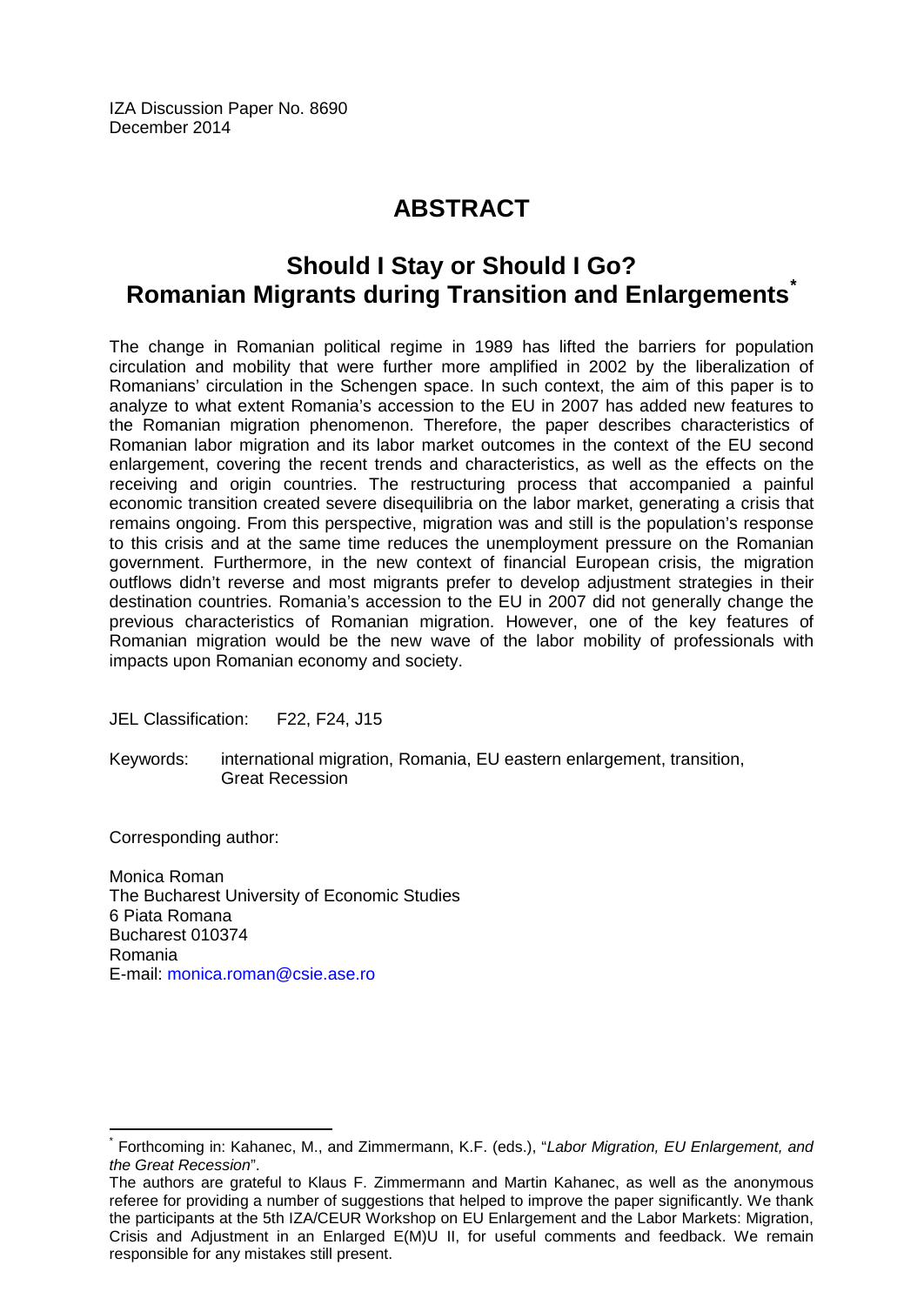#### **1. Introduction**

Before the collapse of its communist regime in December 1989, Romania had been one of the most closed Eastern European countries, resulting in several demographic, economic, social and political characteristics referred to as the initial conditions. These are used to explain some of the differences in performances and behavior when comparing Romania and/or Romanians to their ex-communist peer countries from Europe. Although Romania became the first country in Central and Eastern Europe to establish relations with the European Community in  $1974$ , together with Bulgaria, it was not invited to join the European Union in 2004, when eight former socialist countries from Central and Eastern Europe became EU member states (i.e., the EU8 countries). However, there is no systematic evidence that Romania or Bulgaria (i.e., the EU2 countries) have been backsliding or that their trajectories differ significantly from the EU8 countries (Levitz and Pop-Eleches, 2010).

Despite the lack of evidence that EU2 countries abandoned or reversed their reforms, there are several other differences that affected these two countries in terms of their EU integration: Romanians and Bulgarians had to wait three years to gain access to EU funding and increased links between new and old EU members, including opportunities for Eastern Europeans to work and travel in Western Europe. Additionally, the negative outcomes of the first-wave entrants might have also had a negative effect. Therefore, the large inflows of immigrants from the EU-8 countries along with the negative outcomes from early  $2004$  $2004$ ,  $2004$ ,  $2$  confirm the EU-15 states' concerns

<span id="page-3-1"></span><sup>&</sup>lt;sup>1</sup> We refer, for instance, to the Generalized System of Preferences Agreement in 1974 and an Agreement on Industrial Products in 1980.

<span id="page-3-0"></span><sup>&</sup>lt;sup>2</sup> 1.2 million workers migrated between 2004 and 2007 from Eastern Europe to the UK (770,000), Ireland (416,000) and Sweden (19,000), and emigration had a significant impact on the wage structure, particularly on the wage distribution between old and young workers. (Elsner, 2011).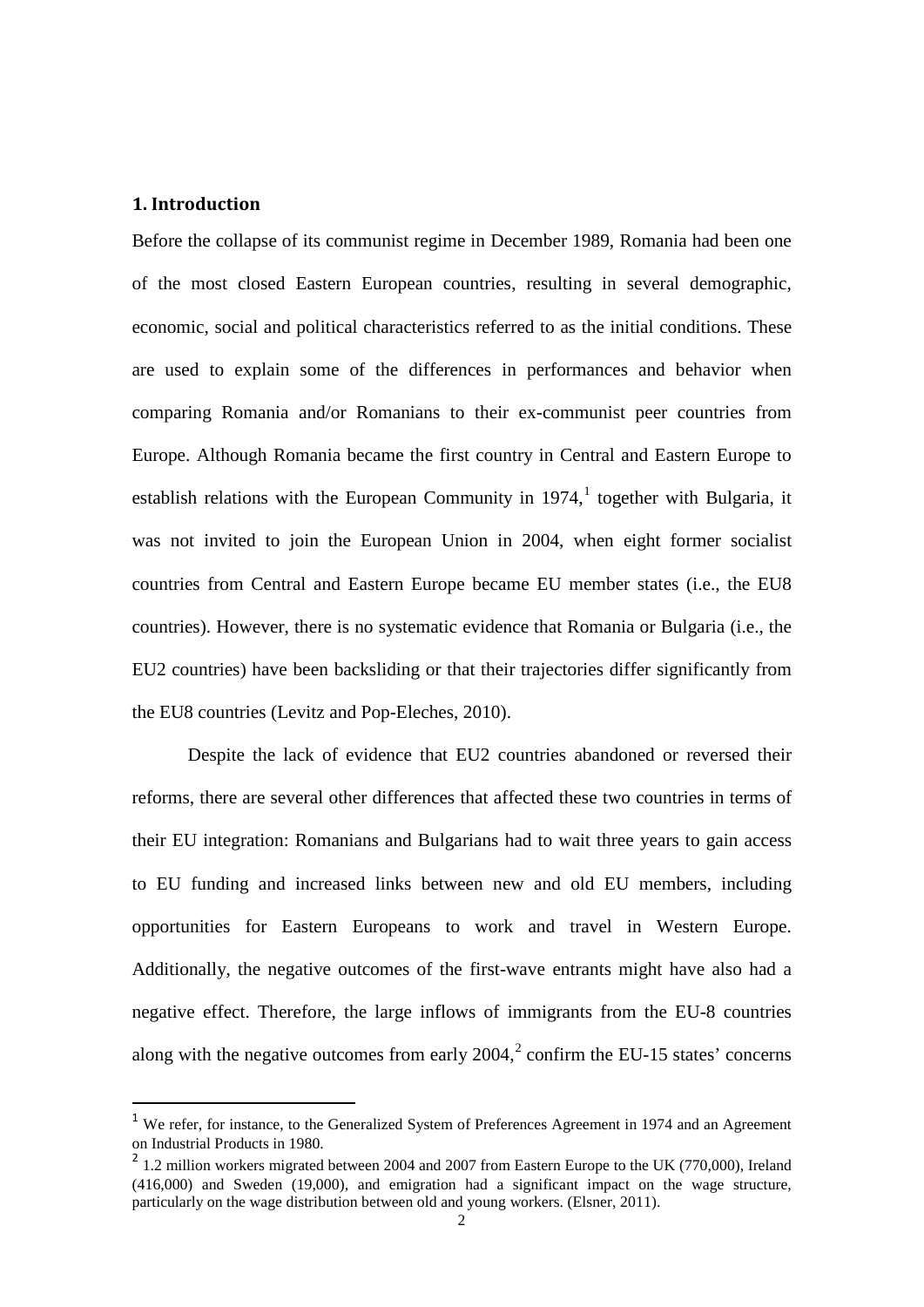about the potential negative migration consequences on their labor markets and welfare systems.<sup>[3](#page-3-1)</sup> However, many Romanians left Romania to work abroad after the first enlargement, and consequently Romanians became the group of non-nationals living in the EU with the most significant increase during the period from 2001 to 2010, with their numbers increasing seven-fold from 0.3 million in 2001 to 2.1 million by 2010 (Eurostat, 2011).

There is great uncertainty about the exact numbers of Romanian migrants reported by the official statistics, and the existing aggregate data hides the considerable variation in the selection patterns across destination countries, while previous studies offer almost no information that can be used to identify the underlying factors that explain this variation.<sup>[4](#page-4-0)</sup> Fortunately, interest in the migration issue is increasing in Romania, with several institutions providing information and data sources<sup>[5](#page-4-1)</sup> that could be used to describe both the characteristics of Romanian migrants and returnees as well as also their attitudes and behavior. For example, using such data from the Public Opinion Barometer of the Open Society Foundation (surveys from 2001 and 2004) and official sources (2002 census, vital statistics), Sandu (2005) examined the general dynamics of temporary emigration in post-1989 Romania, while he also used data on migration intention and selectivity to study migration as a life strategy. In order to examine the key patterns of temporary emigration from Romania after 2000, Sandu (2007) combines data from the 2002 census and several waves of the Public Opinion Barometer (POB) of Open Society Foundation (OSF) from the period 2001-2004.

 $3$  Even though Freedom of Movement, a basic principle of the EU, guarantees every worker from the New Member States the right to migrate to any EU country and take up employment, in practice only Ireland, the UK and Sweden immediately opened their labor markets in 2004.

<span id="page-4-2"></span><span id="page-4-0"></span> $4$  Data concerning permanent emigration is officially released in the statistical yearbooks, and "official data on the dynamics of temporary emigration are very limited" (Sandu, 2007).

<span id="page-4-1"></span> $<sup>5</sup>$  The Migration and Development Program was launched by the Soros Foundation in Bucharest in 2006,</sup> specifically in the context of the integration of Romania in the European Union, which aimed to find out the general characteristics of Romanian migration (2006) or to estimate the effect of temporary immigration (2007-2008).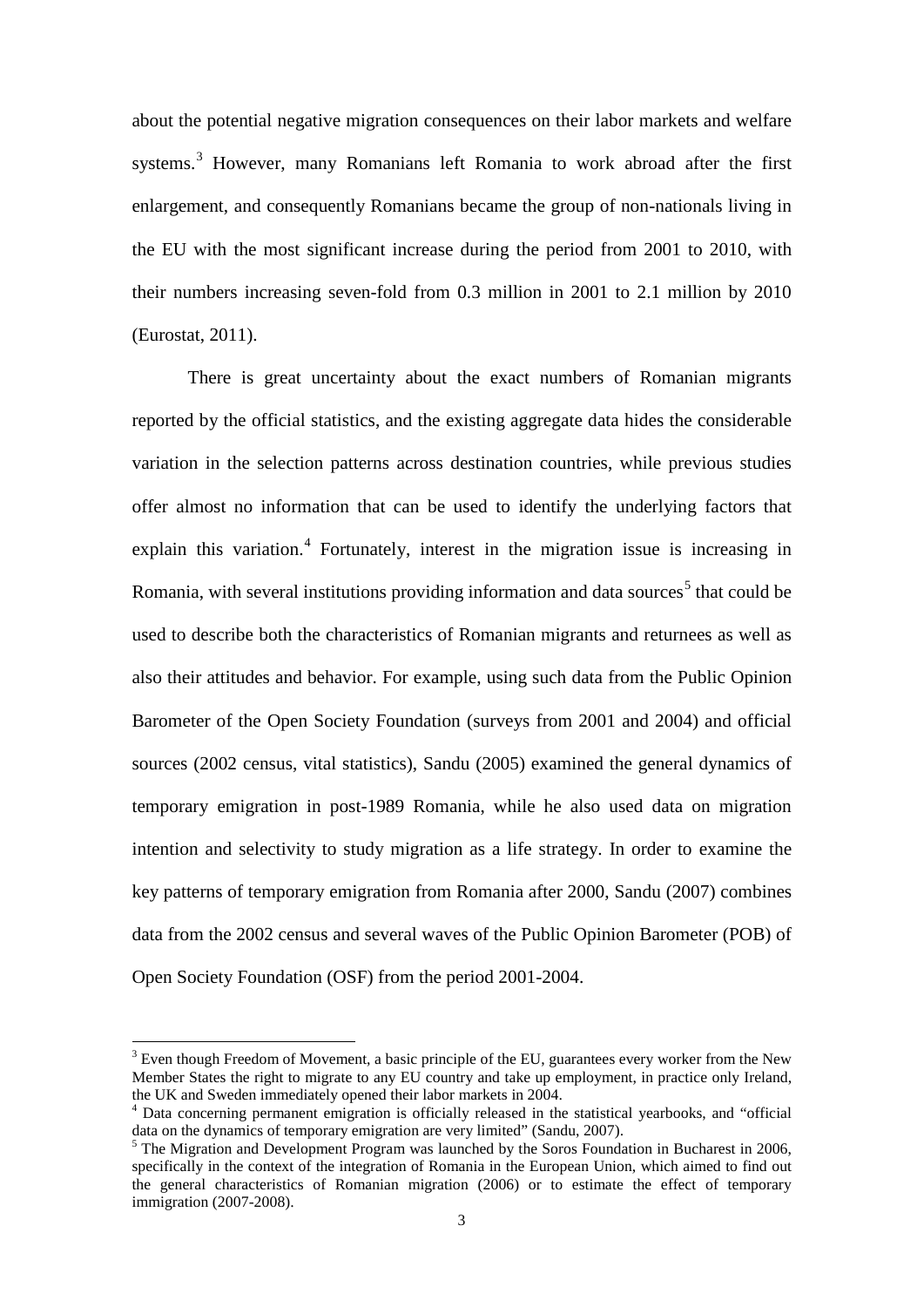Unfortunately, these data sources do not include natives from the destination country or non-migrants, and thus they cannot be used to analyze the decision to migrate or the performances of Romanian migrants on the labor market in Romania (compared with non-migrants) and/or in the destination countries (in comparison to natives or other migrants). These analyses require a combination of census and survey data in order to identify Romanian migrants in destination countries, as well as matching this information with micro-data on non-migrants and returnees in Romania, as recently undertaken by (Ambrosini et al., 2012). The authors combine several sources of data from Romania and three representative destination countries (US, Spain and Austria) to estimate the economic performance of both Romanian migrants and returnees.<sup>[6](#page-4-2)</sup>

Based on the facts and results from earlier literature on Romanian migration, this chapter aims to offer a perspective on some significant trends of Romanian migration before and after the second EU enlargement, as well as the Romanian migrants' labor market outcomes in representative destination countries. The second section briefly describes the economic, social and demographic context in Romania, considered relevant for understanding the causes of large Romanian migration over recent years. Section three presents the dynamics and waves of Romanian migration, offering a profile of Romanian migrants. In section four, the labor market outcomes of Romanian migrants in receiving countries are detailed. Section five describes the return migration patterns and effects of the recent financial crisis, while section six presents two of the most relevant features of Romanian migration, namely remittances and brain drain. The final section concludes the chapter.

<span id="page-5-0"></span> <sup>6</sup> Ambrosini et al. (2012) analyzed the rationality of decisions to migrate and return with regard to the observed selectivity patterns and the sorting of Romanian migrants across three destinations: the US, Spain and Austria. Based on a combination of four observable characteristics (education, age, gender, family type) they created 320 cells to estimate their wage-earning ability and their probability of employment (in Romania). For each cell, they count non-migrants, returnees and migrants to the US, Austria and Spain to determine how these groups compare to each other in their distribution across skills.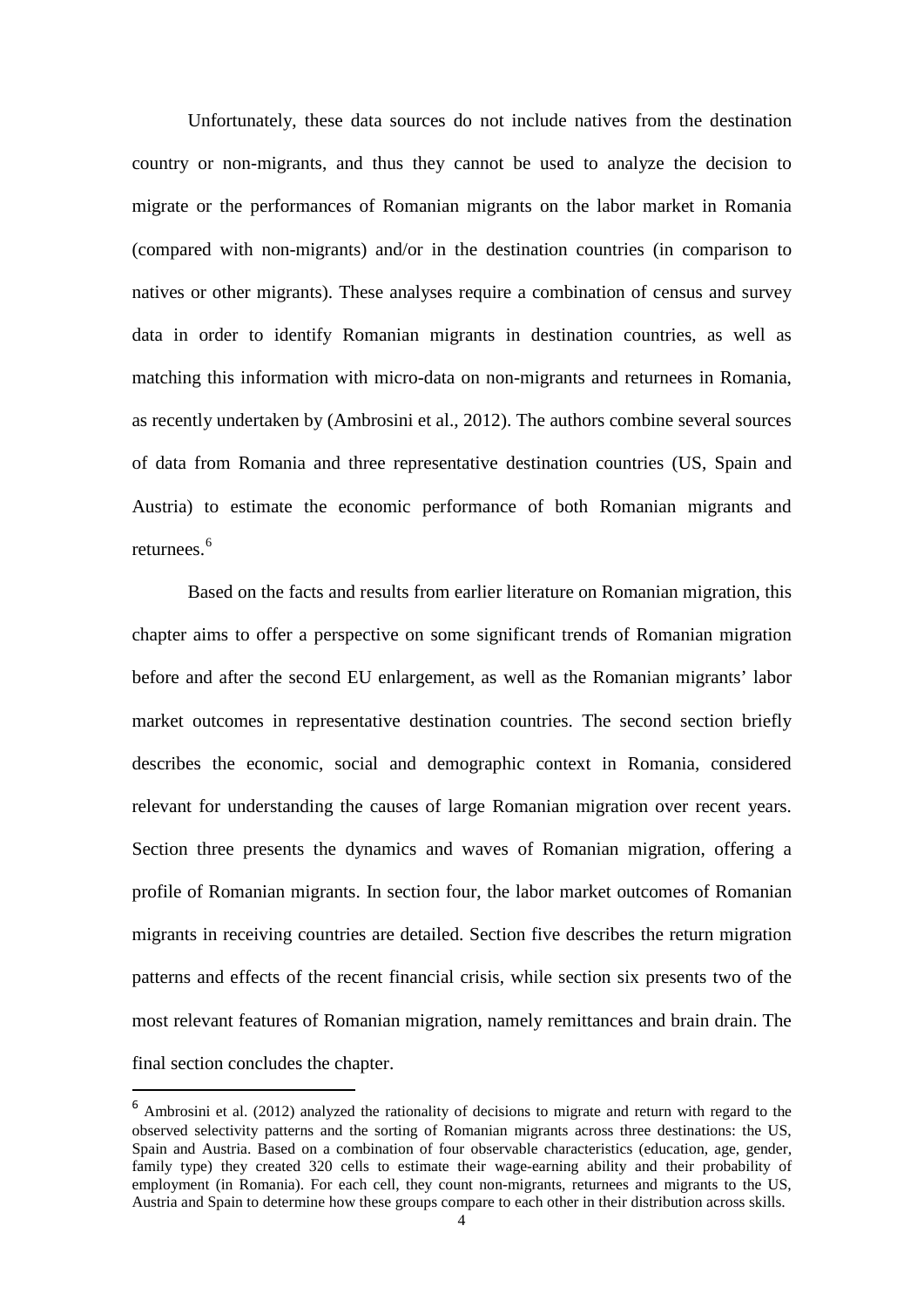# **2. Economic and demographic context in Romania after 2000: a brief description**

After the socialist economic system from Eastern Europe was replaced by the capitalist model in 1989, the economic activity and real output in these countries severely decreased, albeit with different intensities. Unlike the former socialist countries from Central and Eastern Europe, the transition process in Romania was accompanied by a persistent recession until 2000. For almost a decade from 2000, an uninterrupted economic growth followed (Figure 1), although this was accompanied by a widening current account deficit and a slowdown of disinflation. Despite the overall evolution of the economy being positive, a strong decrease in growth of 7.1% occurred in 2009, in the context of the global financial crisis. The Romanian government has adopted a series of measures to maintain the macroeconomic stability in the context of a European economic environment that was becoming increasingly volatile. While several anticrisis measures, including reducing wages in the public sector by 25% and increasing the VAT from 19% to 24%, had a strong social impact, they also reduced the long term effects of the crisis.

#### <<<Figure 1 about here>>>

Characterized by the large size of the informal economy,<sup>[7](#page-5-0)</sup> the macroeconomic environment was not only affected by the structural transformations, but also by the significant changes in the labor market composition. Owing to mass emigration to Spain and Italy, the registered unemployment rate was moderate, although some specific characteristics of the unemployed population emphasise the existence of the labor

<span id="page-6-0"></span><sup>&</sup>lt;sup>7</sup> According to National Institute of Statistics (2009) data, between 1.4 and 1.7 million persons work in informal economy.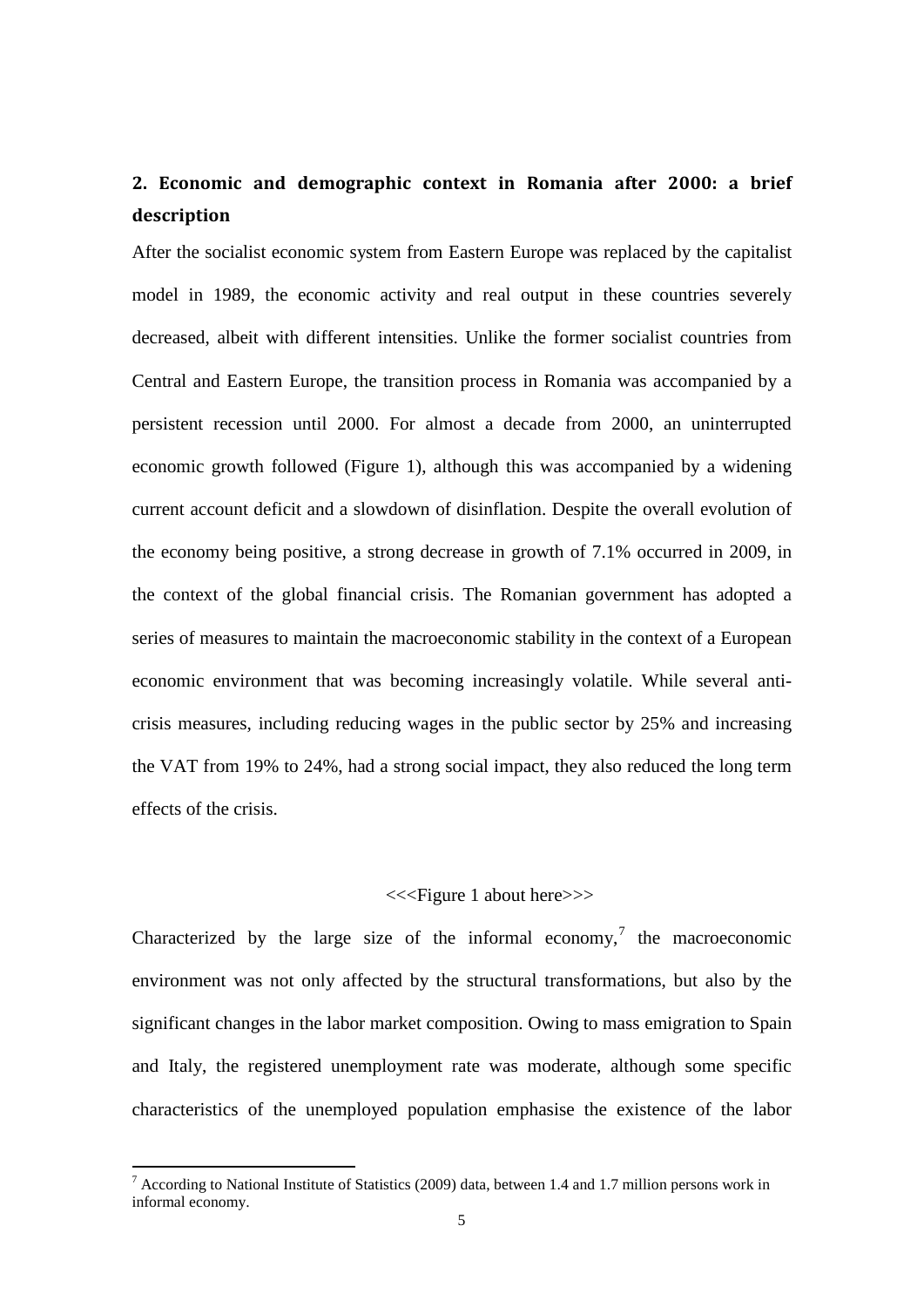market rigidities. The young population was severely affected, with the youth unemployment rate at 23.7% in 2011 (Eurostat data. 2012). At the same time, long-term unemployment rates have been slowly increasing, with the share of long-term unemployed still at an acceptable level (3.1%), lower than the European average. Behind these figures, the Romanian labor market is highly unbalanced and could be perceived as two different segments that are specific to urban and rural areas. While the labor market in urban areas is in line with the European model, in rural Romania the labor force has a specific structure for agricultural economies: the share of the population that is economically active in agriculture is 28%, more than five times the European level (National Institute of Statistics 2012a).

The process of de-industrialization and the labor market crisis prompted a switch from a rural to urban internal migration type in early1990s to a significant return urban to rural migration. These returnees became active in agriculture, predominantly in subsistence farming, but also faced a lack of economic opportunities in the villages. The characteristics of this internal flow significantly affected the innovative circular or transnational migration, in the sense that villages with high urban-rural immigration rates recorded a higher propensity for circulatory migration abroad (Sandu, 2005).<sup>[8](#page-6-0)</sup>

The economic fluctuations and structural adjustments specific to the transition period had a strong impact on Romanians' living standards and contributed to rising poverty. According to Eurostat data, the relative poverty rate in Romania peaked at 24.7% in 2007, much higher than 18.5%, the level reported by Panduru et al. (2009).

<span id="page-7-1"></span>In 2010, 22% of Romania's total population was considered at-risk-of-poverty (the highest rate in the EU). $^{9}$  $^{9}$  $^{9}$  However, this rate differed significantly according to the individual occupational status: 17% for employed persons, 45% for unemployed people

<sup>&</sup>lt;sup>8</sup> Sandu (2005), focuses on the particular case of migrants from Romanian villages to foreign countries and describes the circular migration outside Romania, as a particular type of temporary migration during the period 1990–2001.<br><sup>9</sup> Disposable income was below 60% of the national average, after social security transfers.

<span id="page-7-0"></span>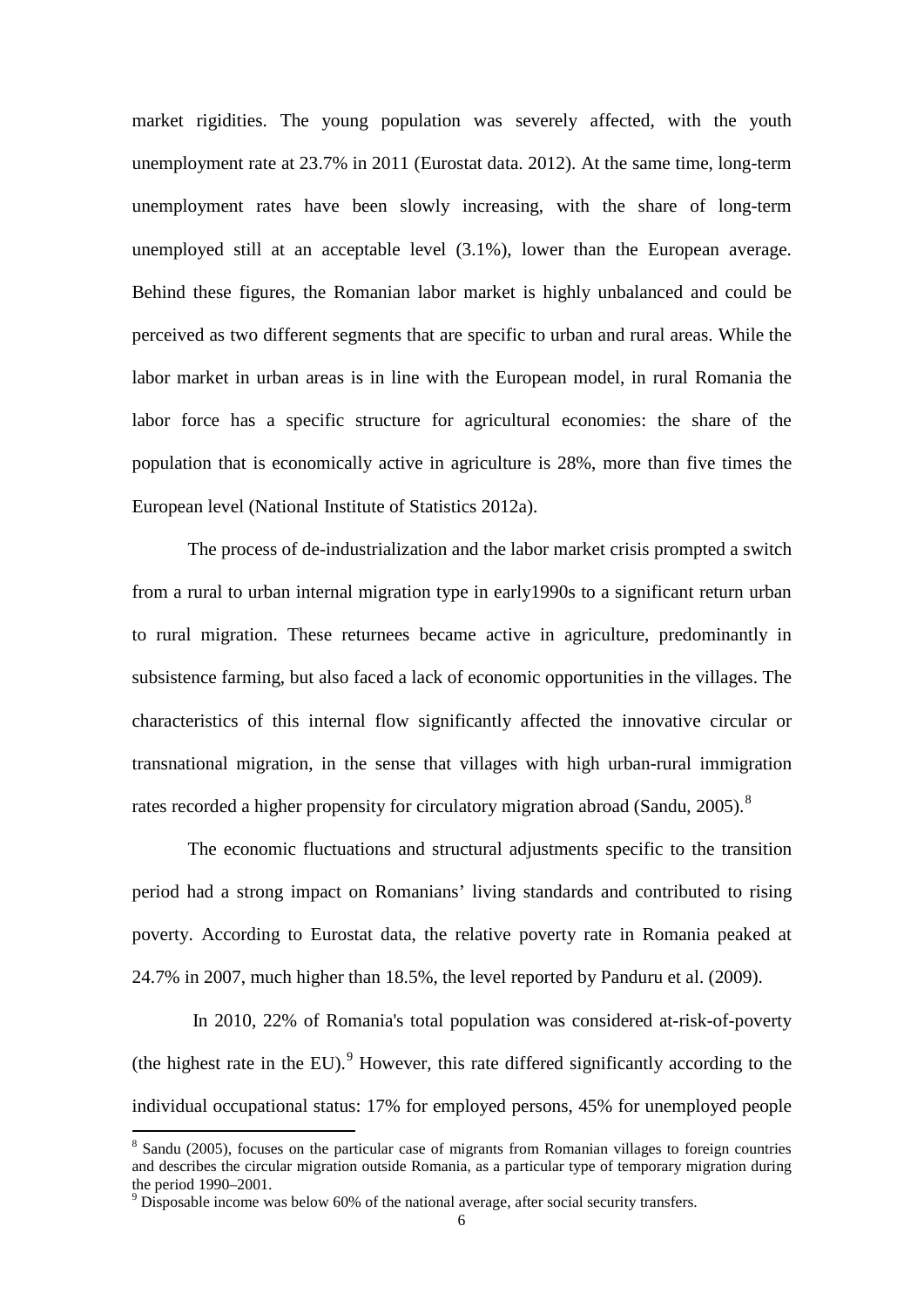and 10% for retirees. While these figures describe the poverty rates with respect to a fixed threshold, considering the relative poverty threshold, as in Panduru et al. (2009), a sharp decrease in the poverty rate after 2000 is noted: the poverty rate expressed relative to the 2004 threshold was 9.8% in 2007, compared to 31.2% in 2000. However, poverty and the lack of economic support continue to remain important factors pushing people to migrate to more favorable regions for work.

Despite Romania being sheltered by its high underground economy, the highest poverty rate in the EU and an intense labor migration, the economic crisis has not been particularly dramatic in Romania in 2012. Nonetheless, the country was shocked in 2012 by the political capture of the state, which was manifested in the intense politicization of administration, discretionary law-making and favoritism in public resources allocation (Romanian Academic Society, 2012). The political crisis of 2012 raises several questions about constitutionalism, democracy and the rule of law in Romania, whilst also suggesting that much less attention was paid to helping people to understand and adapt to all changes of the transition. Communist ideology and policies deal with the problem of the state in a different manner; no individual, group or institution escaped the arbitrary intervention of the ruler, in neither the public nor the private sphere. Changing this capital takes time, and this duration might vary across groups of people. In this context, the Romanian diaspora and its magnitude has become an important public and political issue due to its voting power.

The stable population of Romania was around 19 million in 2011 (National Institute of Statistics, 2012), reflecting a decrease of almost four million since 1989. This dramatic decrease can be explained by the major difference between the evolution of birth rate and migration before and after December 1989. If the strictly controlled demographic policy was responsible for both the high fertility rates (due to strict limits on both abortion and contraception) and very low spatial mobility (both internal and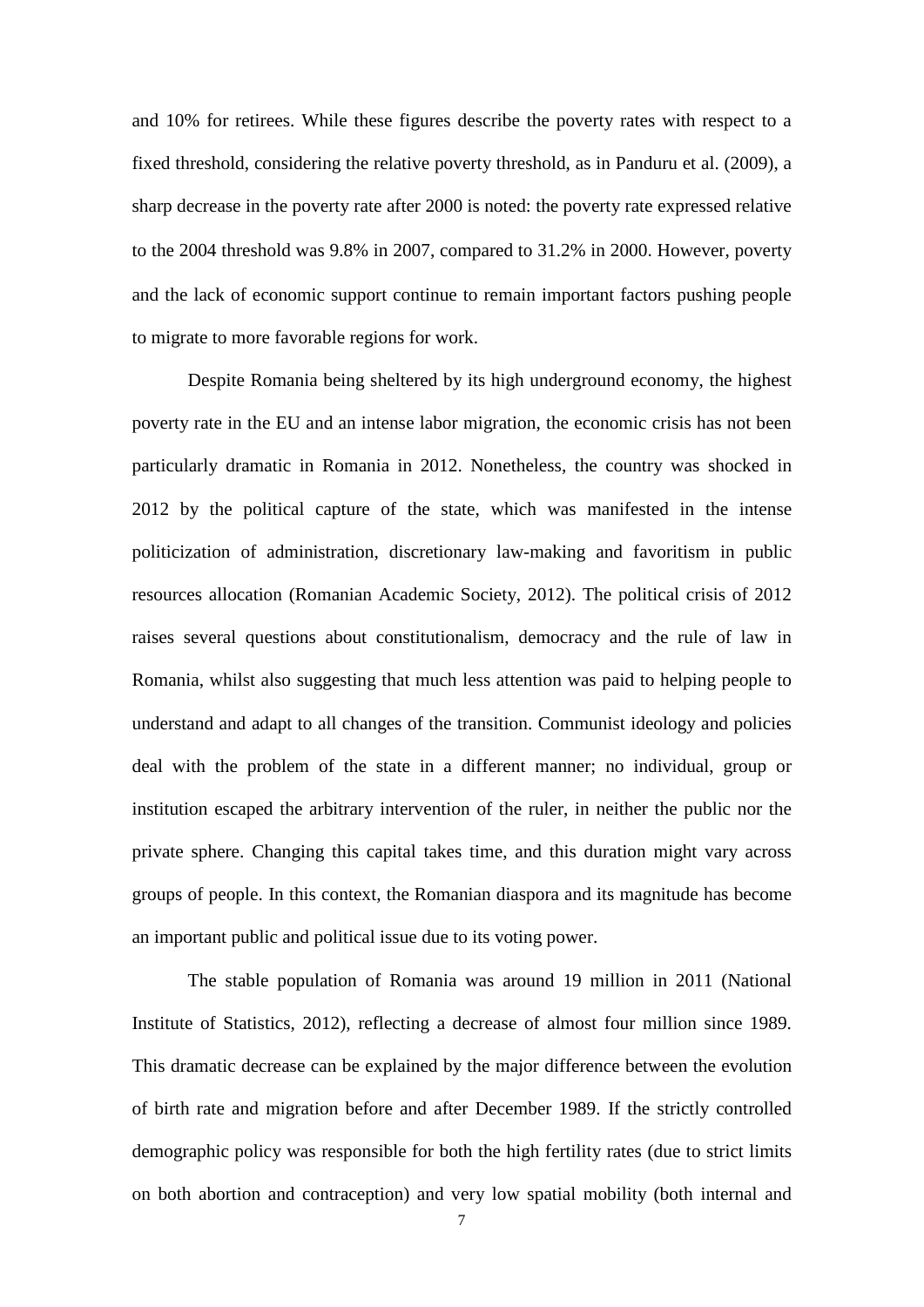international migration) prior to December 1989, the population's dynamics and structure was mostly affected by the numerous changes taking place within the Romanian society that gave all individuals the freedom to decide about their family structure and where to live. Consequently, fewer children have been born after 1990 and relatively large flows of individuals have started to migrate temporarily or permanently. Both the reduction in the population's growth rate and its absolute decline has significantly changed the age structure of the population, speeding up the demographic ageing. Many of today's pensioners started their dependency on social insurance as earlier retirees of the 1990s.<sup>[10](#page-7-1)</sup> While this involved obvious benefits for relatively old workers who theoretically had the highest risk of experiencing unemployment, (almost) unknown until 1989, it discouraged labor participation in the formal labor market and caused deterioration in the balance between contributors and beneficiaries,  $^{11}$  $^{11}$  $^{11}$  leaving the state pension scheme in a state of full-blown deficit. While this situation caused a high propensity for employment in the case of citizens aged over  $65$ ,  $^{12}$  $^{12}$  $^{12}$  the share of the active population and activity rates are decreasing for the working age population, owing to the sharp decrease in the number of younger cohorts (i.e. 15–25 years).

The fluctuating economic growth that characterized a painful economic transition period and the restructuring process in Romania were accompanied by severe disequilibria on the labor market, generating a crisis that remains ongoing. In such a context, migration reduces unemployment pressure on the Romanian government. For some rural regions, international labor migration removes the pressure from the local

<sup>&</sup>lt;sup>10</sup> The government not only encouraged workers to retire at the lower threshold of the mandatory retirement ages (60 years for men and 55 years for women), it also allowed early retirement for workers who had worked in a risky work environment and generously granted invalidity pensions (connected to the strong "culture" of buying medical certificates that prove permanent or temporary loss of capacity to work).

<span id="page-9-0"></span> $11 \text{ In } 1990$  the pensioner/employee dependency rate was 0.42, and ten years later the dependency ratio was three times as high, meaning that each employee was supporting 1.32 pensioners.

<span id="page-9-1"></span><sup>&</sup>lt;sup>12</sup> According to Eurostat (2012) data, the employment rate for people aged more than 65 was 38% in 2000 and decreased to 13% in 2010, which was still much higher compared to the European average of 4.7%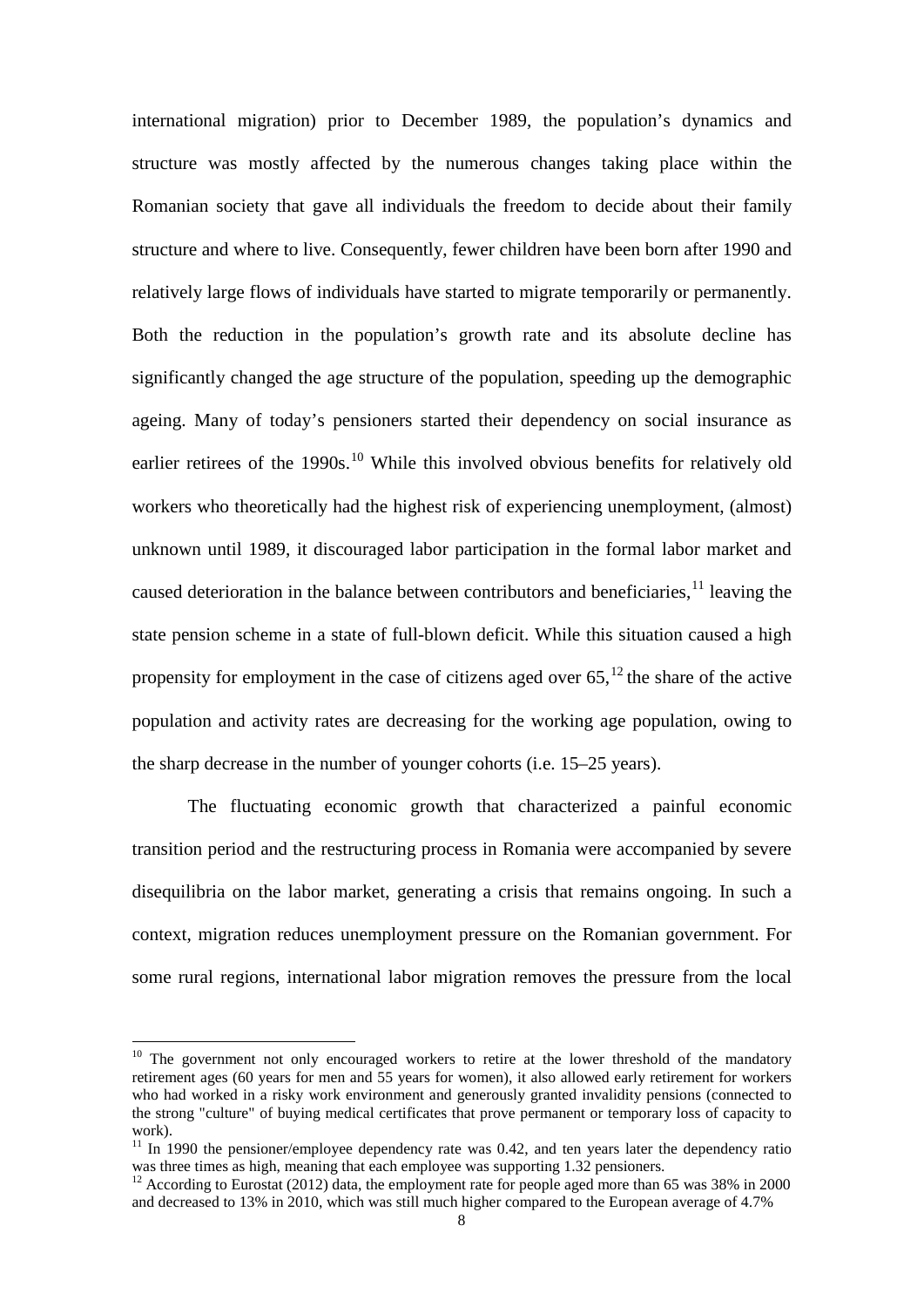labor markets, as well as the burden of the social protection system concerning migrants, who are their potential beneficiaries.

#### **3. Romanian migrants before and after 2007**

Prior to the second enlargement in 2007, over one third of Romania's households, approximately two and a half million citizens, had at least one member with a foreign labor experience gained during 2000-2006 (Sandu et al., 2006). The paths and structure of outgoing migration are very different across the years, correlating with the economic, social, political and institutional situation in Romania during the transition years, as well as the "initial conditions" described in the previous sections of this chapter. Before the collapse of the Romanian communist regime in December 1989, the official statistics reported very low numbers of emigrants, who were mostly political refugees and/or relatively highly educated Romanians of another ethnicity (Jews, Germans and Hungarians).<sup>[13](#page-9-1)</sup> The ethnic migration continued into the beginning of the 1990s (German) and Hungarian minorities), with the largest departure flows from areas with a high ethnic concentration. Permanent migration was strongly reduced after 1994, while temporary migration that was mainly due to career opportunities started to increase. During the period 1994-2000, the destination of Romanian migrants became established towards three groups of countries: 1) a positive selection of a rather small yet persistent migration, with a significant share of young people who migrate for educational purposes to more traditional immigration countries (the US, Canada and Australia); 2) a neutral average selectivity, with a higher concentration towards the lower and upper ends of the skill distribution, to continental European countries (Germany, Austria and France); and 3) a negative selection of large flows of lower skilled migrants, often involving informal or illegal employment spells, to Mediterranean countries (mainly

<span id="page-10-0"></span> $13$  For example, in the 1977 census, ethnic Germans only represented 1.6% of the population, but they constituted 44% of the emigrant population during 1975-1989.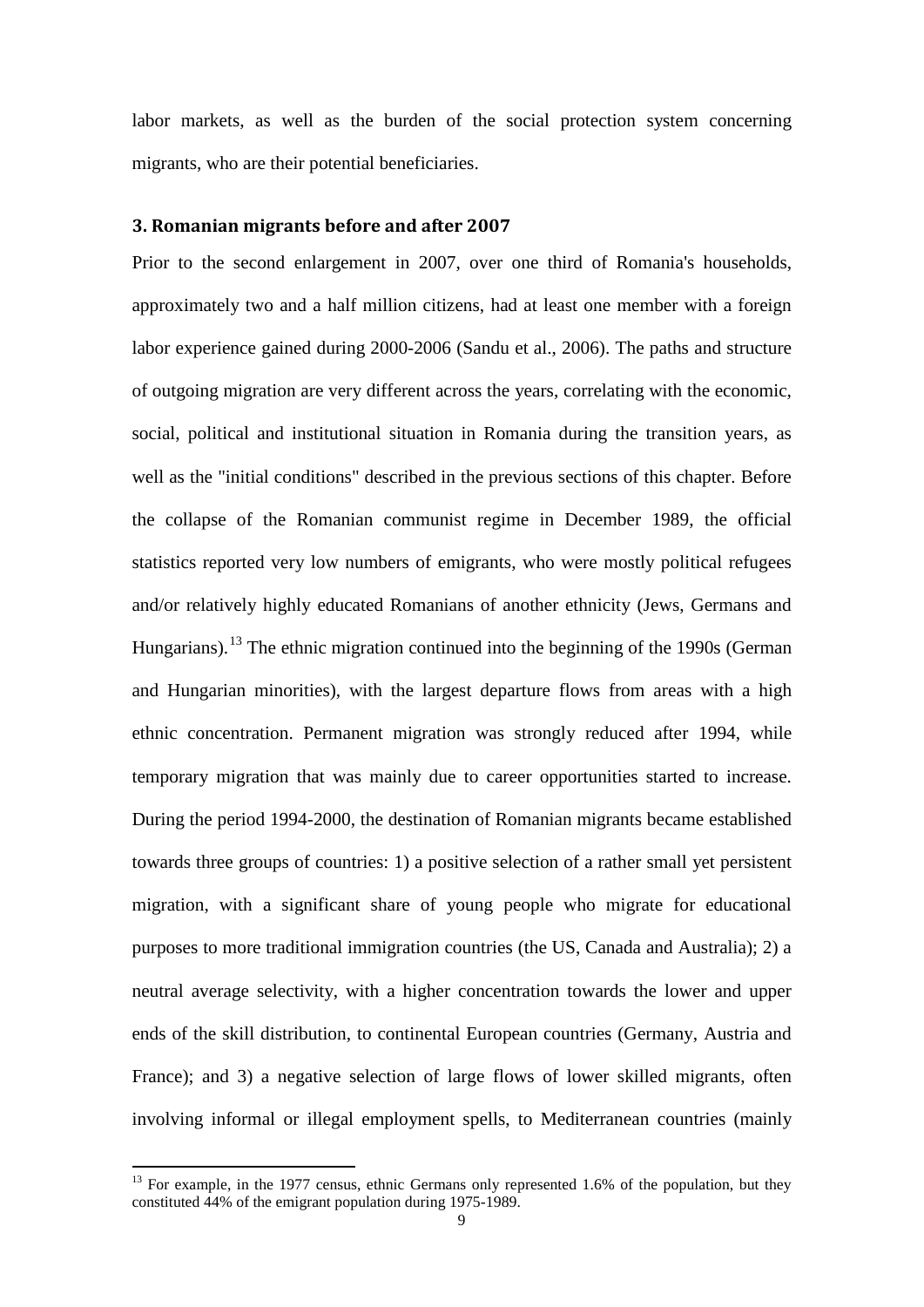Spain and Italy, but also to a lesser extent Portugal and Greece) (Ambrosini et al., 2012).

The migration outflows sharply increased in 2002, when Schengen visa restrictions were lifted for Romanian citizens, thereby gaining the right to free circulation within the Schengen area. However, after 2007, the year of the second enlargement, the stock of Romanian migrants in Europe decreased, which might be associated with a decline in the pace of annual departures. The migration outflows were mostly restricted to qualified and highly qualified personnel, referred to as the fourth wave of Romanian migration (Alexe, 2011). However, Romanians were the most mobile migrants in 2008, followed by Poles and Germans, when the EU‑27 Member States received nearly two million migrants of other EU nationalities. In 2009, Romanian migrants were the second largest group of non-nationals in the EU-27, representing 6.2% of the total foreign population (Eurostat, 2011).

Owing to both increased return migration and a decreasing departure rate, a light slowdown of the stock of migrants was registered after the second enlargement. In an increasingly stable profile of international migration, Italy and Spain remained the preferred destination countries. In 2010, Romanian migrants were the most represented foreign group in both Spain (843,775 residing legally) and Italy (968,576 residing legally). These two countries each host around 40% of Romanian migrants in Europe (see Figure 2), followed by Germany (5.72%), the UK (3.78%), Austria (2.23%), France (2.3%), Portugal (1.52%), Greece (1.73%) and Belgium (1.24%).

#### <<<Figure 2 about here>>>

Romanian migration, both before and after the second enlargement, can be characterized as mainly economically driven, with factors such as differences in wages or better economic conditions reflecting the most significant push factors, along with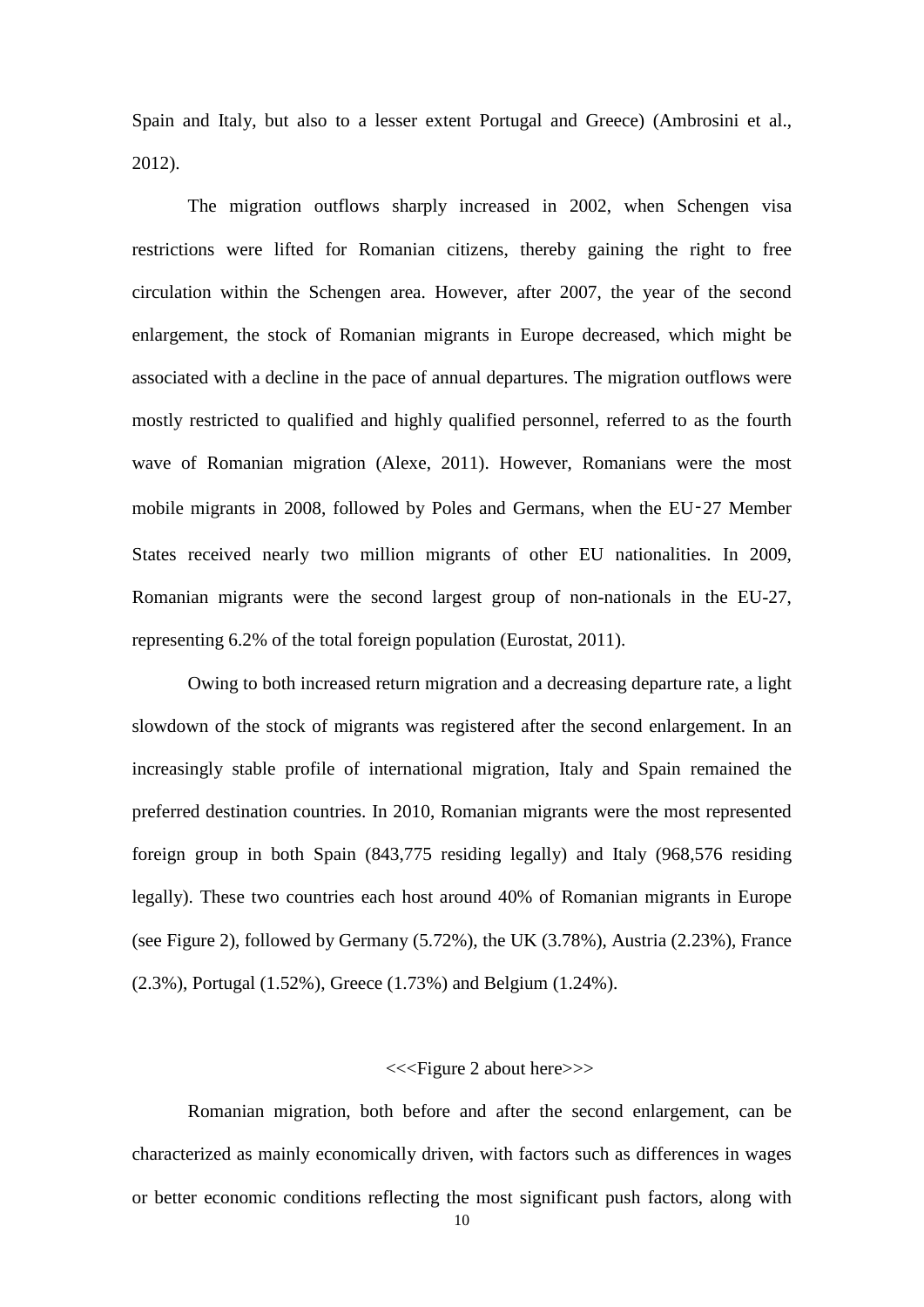several specific factors. Among these, there is the decreasing migration cost, as reflected by the diverse and relatively accessible alternatives to travel and communicate. Furthermore, personal needs and expectations also play an important role in the decision to migrate, as cited in various interviews from Sandu et al. (2006), in which migrants expressed their satisfaction about being respected at their work place. At the same time, geographical distance and linguistic or cultural similarities as well as networks are very important pull factors (Kahanec et al., 2009).

The profile of Romanian migrants is remarkably similar to that simulated by Sandu and De Jong (1996) in the context of the market and democratic transition in the early-1990s. Based upon internal migration survey, census and population register data, Lisrel path models suggest that in terms of migration patterns, the early stages of Romanian transition were typified by the search for places offering the greatest market and democracy returns. Transition migrants can be characterized as young and exhibiting a higher degree of modernity, as revealed by lower life satisfaction, higher cultural consumption, higher support for market and democracy value and lower support for family compared to a job and individual orientation.

In the early 2000s, prior to the second enlargement in 2007, both migrants and returnees were positively selected in respect with the education variable, relative to the total population (Ambrosini et al., 2012). The share of returnees is smallest in the group of people with no university degree (and for migrants with primary school education), while it is largest among those with tertiary education (which is the same for migrants). The selection of migrants seems to be even more skewed towards the highly educated compared to returnees. In terms of age, returnees are much less differentiated from nonmigrants; however, they tend to be slightly over-represented among groups with intermediate and old age rather than young workers (below 25). Relative to non-movers, migrants to the US tend to be both better educated and older, while migrants to Spain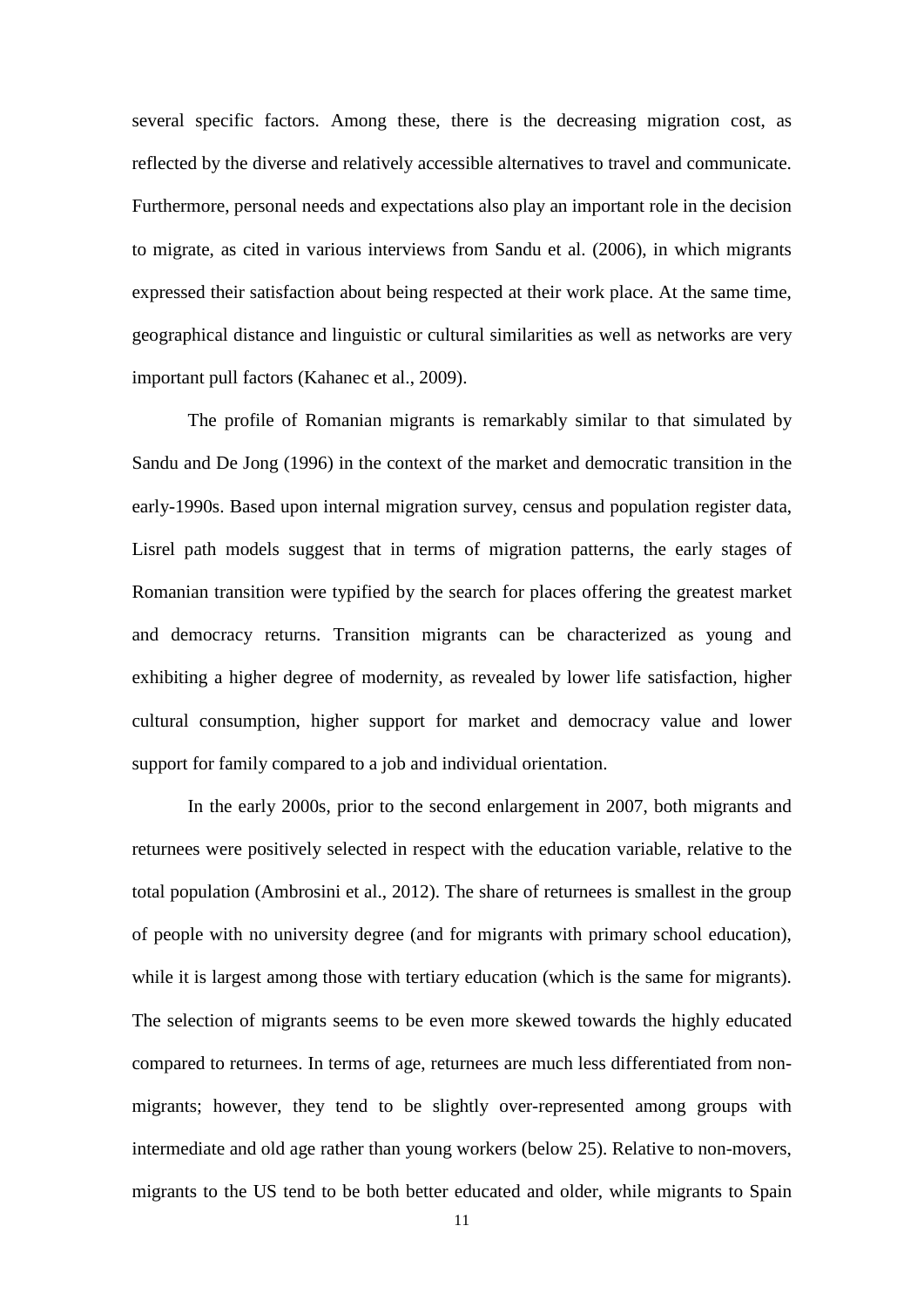are lower educated (much more concentrated than non-migrants among workers with only a primary degree) and younger (over-represented in the group of people that are less than 30 years of age). Migrants to Austria are the most similar to non-movers, and are concentrated in intermediate education and age groups.

In 2007, the year of the second enlargement, similar demographic characteristics are observed in the case of Romanian migrants in Spain. This category is particularly important owing to its magnitude in Spain, with Romanians representing the second largest ethnic minority in this country, as well as reflecting the second largest group of Romanian migrants in Europe. The data provided by the National Statistical Institute in Spain through the National Immigrant Survey (in Spanish *Encuesta Nacional de Inmigrantes*) confirms the balanced gender distribution, with a slight advantage for women (see Table A1 in the Appendix). The Romanian migrants in Spain are young, with the average age being 33 years, and two thirds of them have graduated from secondary education. In terms of marital status, more than half of the migrants are married. The labor market situation of Romanians in Spain reflects the large shares of employees (77%), but also the significant shares of unemployed persons (15%). For those employed, the majority have fixed-term contracts and the average income was 933 euro. In the case of Italy, the other destination country that attracts Romanian migrants, migration was mainly driven by women during 2001-2008, while the more recent postenlargement trend shows that more Romanian men migrate to Italy (Mara, 2012). Despite much concern about the children left at home, some studies emphasize the family type of Romanian migration; in Italy, 87% of early comers live with their partners; around 50% of them have children in Italy, who live with them in 80% of cases (Mara, 2012), and in Spain, around 67% of those interviewed reported that they came with their family, or part of it (Marcu, 2010).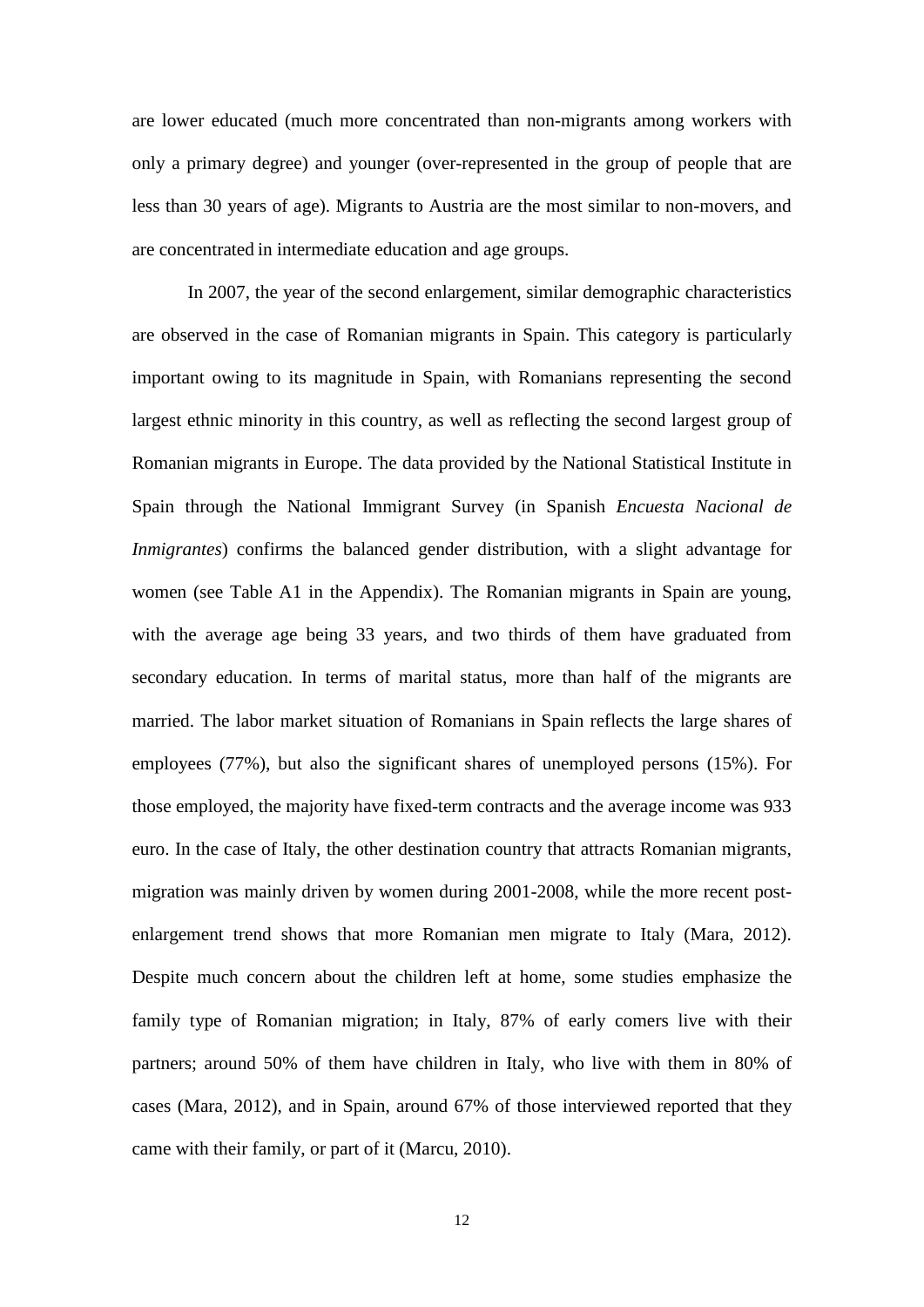Romania's accession to the EU in 2007 did not generally change the characteristics of Romanian migration. However, it is possible to identify some key features of Romanian migrants compared to migrants from other countries with high levels of migration from the Balkan region by using the results from the summary report of IASCI-Soros Foundation Romania's (2010) research overview.<sup>[14](#page-10-0)</sup> Romanian migrants maintained the balanced gender distribution and are young (34.6 years), with a large proportion of them having a medium level of education (86%), while 12% are higher educated.

#### **4. Labor market outcomes of Romanian migrants in receiving countries**

The educational level of Romanian migrants has significantly changed over time, owing to the selection into migration as well as several major reforms of the Romanian educational system during the communist regime and transition years. Romanian migrants in the working age group should be expected to have at least ten years of education (if born after the 1960s) or good vocational training and experience in occupations connected to heavy industries and/or construction (if born before the 1960s). However, the occupational skills are not sufficient for migrants' integration into the labor market; for many occupations, a relatively good knowledge of the language spoken in the country of destination is required. This might initiate a selection towards occupations that have a much lighter or no language requirement, which would explain the distribution of Romanian migrant workers by groups of occupation and destination countries after the second enlargement (Figure 3). Even though we do not have data to control whether the difference between groups is statistically significant, Figure 3

<span id="page-14-0"></span><sup>&</sup>lt;sup>14</sup> The report is based on two datasets: 1) a household survey, based on 1,427 household interviews conducted in August 2010, with 1,130 households with one or more members experiencing long-term migration and 297 households without migration experience. 2) a migrant survey that took place in August and September 2010, covering a sample of 2,901 Romanian citizens working and living abroad for at least 12 months. However, the available reports do not report any information about the samples' representativeness. This is an important detail that should be taking consideration especially for the second sample, which is to a large degree affected by self-selection (interviewed persons are summer vacation returned migrants).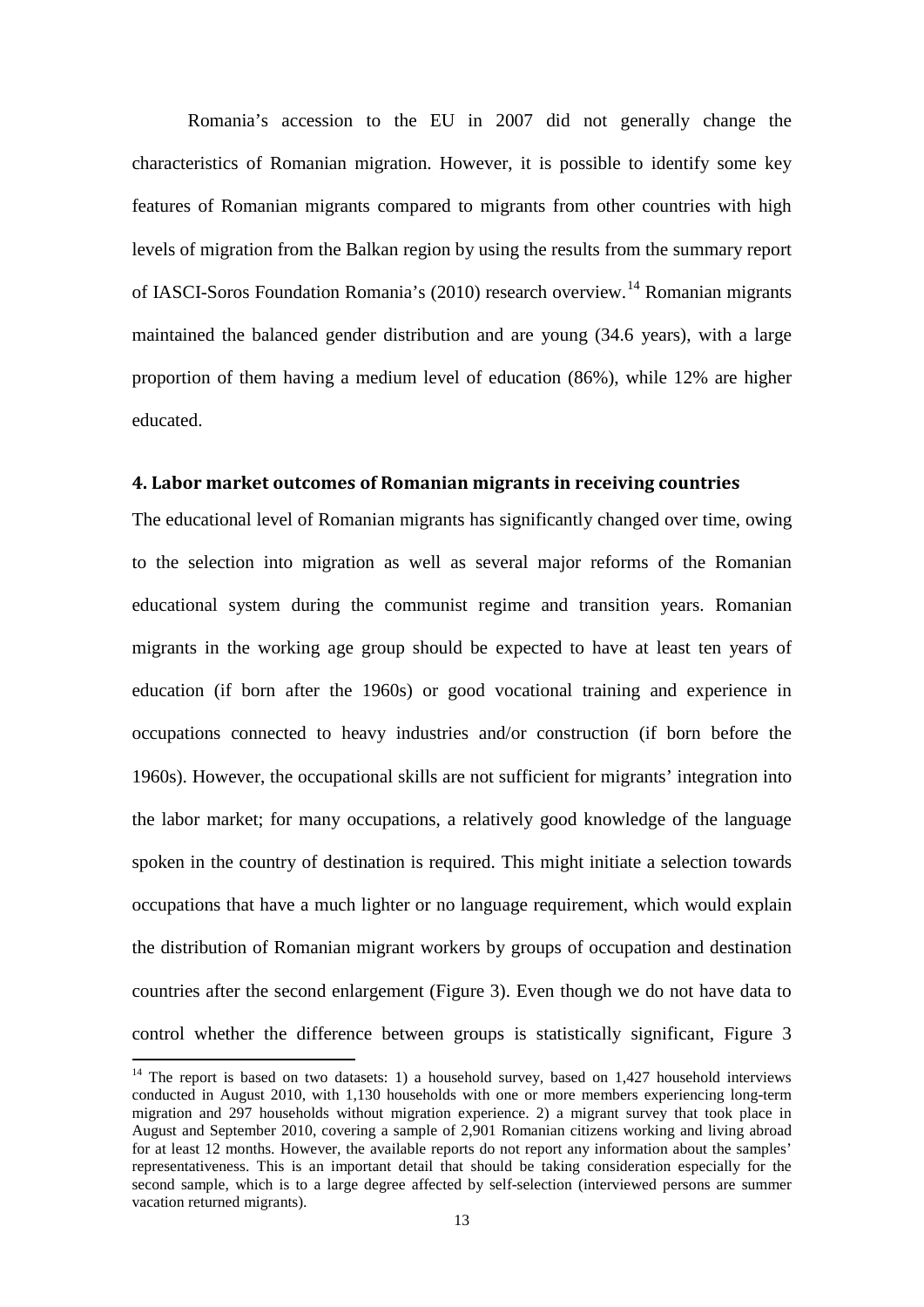shows that a relatively high proportion (52%) of all Romanian working migrants have an occupation that requires specialized skills (which might be gained through vocation training), while 39% have occupations that require very little or no education at all. This last group is the largest (42%) in south EU countries and lowest (14%) in the non-EU countries. At the same time, the group of professionals has the highest share in the non-EU countries (24%) and the lowest in the south EU countries (1%). Figure 4 suggests that the Romanians who migrated to a non-EU country (mostly USA and Canada) have occupations that require a higher level of education than all other migrants; therefore, we can conclude that they are higher educated compared to those who migrate both to south and north EU countries. Moreover, we can also say that those who migrated to north EU countries are better educated compared to those who migrated to south EU countries.

#### <<<Figure 3 about here>>>

Ambrosini et al. (2012) reported that Romanian migrants and returnees are strongly affected by wage incentives. Countries with a wage structure strongly increasing in skills thus attract the most highly educated immigrants and induce the greatest benefits to their income and productivity. For migrants to Spain, the largest benefits would accrue to the low skilled, while for migrants to the US, those who are highly skilled are more likely to have a higher return. More recent data (covering the years around 2007) shows that the skill distribution of Romanian migrants to Spain seems to be persistent over the years, with around 42.2% of workers having an unqualified position, 34.5% are qualified workers in industries and around 11% work in the service sector (Barbulescu, 2012).

According to Ambrosini et al. (2012), migrants in the US have a wide wage dispersion relative to migrants' wage distribution in Romania, an intermediate one in Austria and the smallest in Spain, smaller even than in Romania. This indicates that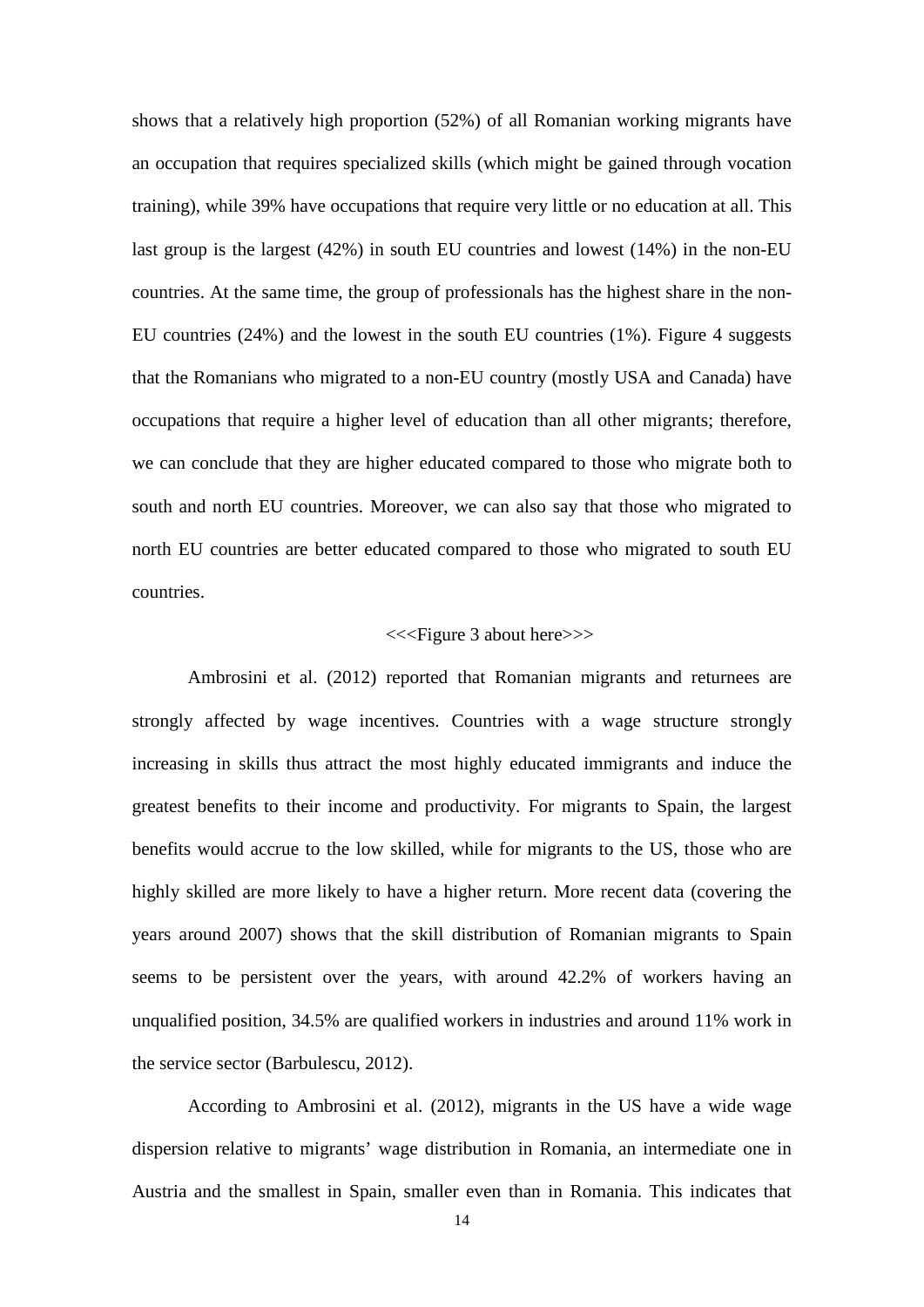returns to skills are highest in the US and lowest in Spain, and that the average migration premium is much more substantial for migrants to the US (990 \$ per month) than for migrants to Spain (300 \$ per month).<sup>[15](#page-14-0)</sup>

Romanian migrants are primarily engaged in the same economic sectors as migrants from Albania, Kosovo, Bosnia and Herzegovina and Moldova (Soros, 2011), which include construction  $(26%)$ , domestic care  $(21%)$ , manufacturing  $(12%)$  and service industries. Given their primary orientation towards south EU countries, a surprisingly low number of respondents are engaged in the agricultural sector (7%). In particular, there are a high number of migrants engaged in other services (22%) and health services (11%) in the non-EU area. It has to be remarked that Romanian women mainly work in domestic care, while women from Bosnia and Herzegovina and Kosovo are more often engaged in manufacturing and services sectors. Romanian migrants have a lower income compared to other Balkan migrants (around 1,100 euro in the case of Romanian migrants from southern European countries, and 1,400 euro in the case of northern European countries). This might be explained by a less mature migration, the country of destination and the employment sector. While, for instance, Bosnia and Herzegovina and Kosovo migration tends to be towards higher income countries in Northern Europe (e.g., Germany, Switzerland, Austria, the Nordic countries), the largest group of Romanians choose an EU member state from Southern Europe as a destination (particularly Italy and Spain), with much smaller groups having migrated to Northern Europe.

A surprisingly high number of Romanian migrants describe themselves as being engaged in the informal sector; most of them are women engaged in domestic care and

<span id="page-16-0"></span><sup>&</sup>lt;sup>15</sup> These results are based on a simple way of characterizing the migration premium across skills by reporting the distribution of the log wages earned by migrants abroad and those wages migrants would have received at home (imputed based on their observable characteristics). Averaging the two distributions using the density of skills of migrants and observing the difference would generate the average migration premium (Ambrosini et al., 2012).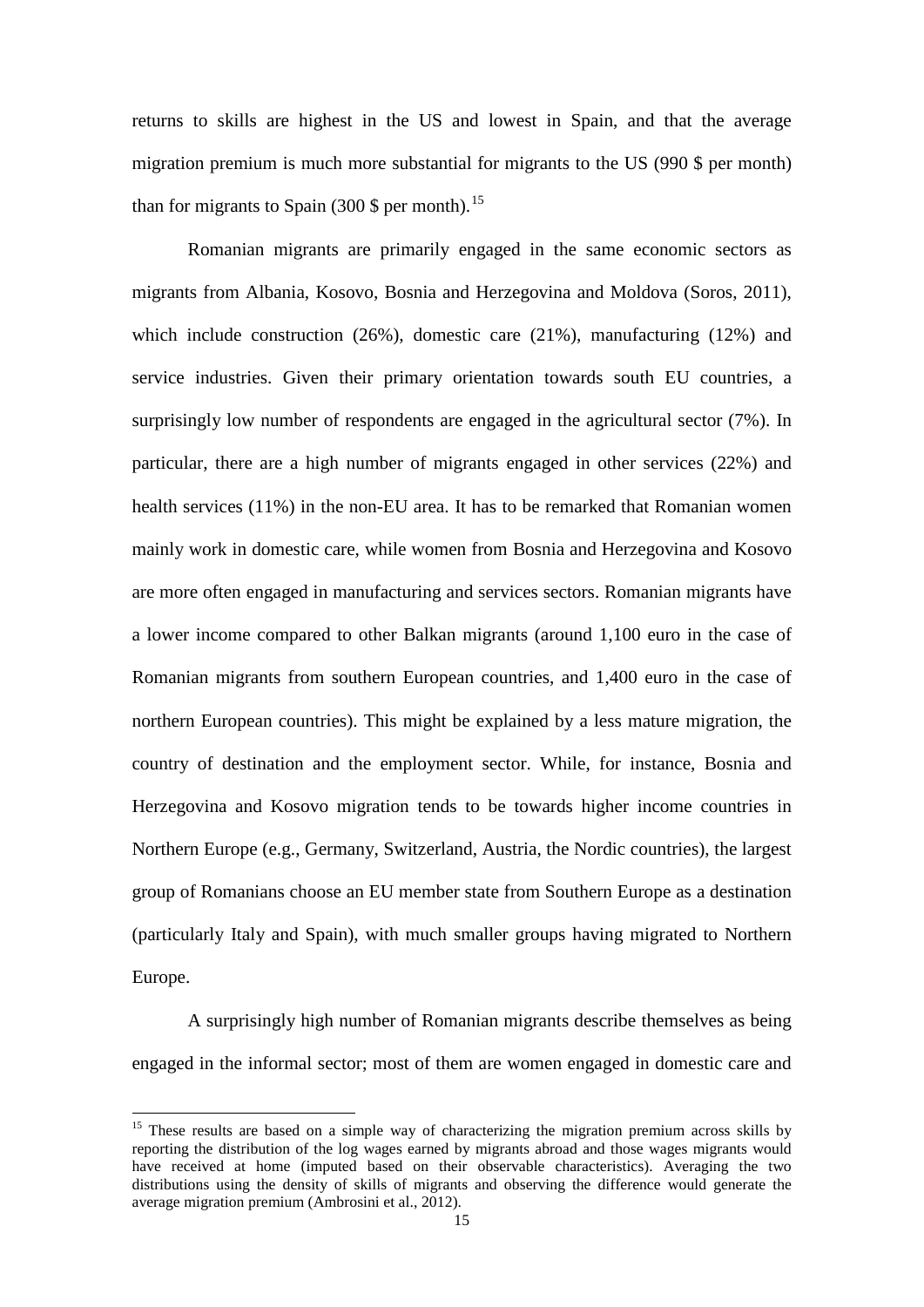agriculture in the south EU region, but also men engaged in construction. Mara (2012) reported that around 25% of Romanian migrants in Italy claim not to have a regular working contract, while 60% of women who worked without a contract have a part-time job, while 16% of men had no regular working contract. Men earned on average around 1200-1500 Euro per month, whereas women earned around 900-1000 Euro per month. One potential explanation could relate to the gender difference in occupational distribution, as well as the typical roles that women undertake; namely, those who provide services and care at home are normally paid less, partly due to being provided with accommodation and daily living elements. Interestingly, the early comers among men moved to a specific location "to look for work" while the late comers did so because of "taking a job offer". This situation might be the result of the institutional settings in the receiving countries. For example, despite some restrictions of full access to the Italian labor market having been imposed on Romanian (and Bulgarian) workers, they limited overall, while employment in agriculture and tourism, construction and domestic or care services, the metal industry and highly skilled professional activities was not subject to any limitations (Salis, 2012).

In Spain, most Romanians (regardless of gender) arrived prior to the second enlargement without legal status, albeit working, yet their assimilation into both employment and legal status is relatively high (Rodríguez-Planas and Vegas, 2012). As suggested by Rodríguez-Planas and Vegas (2012), the assimilation pattern reflects that employment represents the easiest way of becoming legal in Spain (having an employer guaranteeing a job is one of the main conditions in the amnesties). In 2007, the average monthly wage was around 905 euros for women and approximately 952 euros for men.

In France, Romanians are the largest group among those with permits for economic motives, with around 4,000 entries in 2010 (Devitt, 2012). In 2010, economic immigration from Romania and Bulgaria consisted of over 5,000 permits, with half of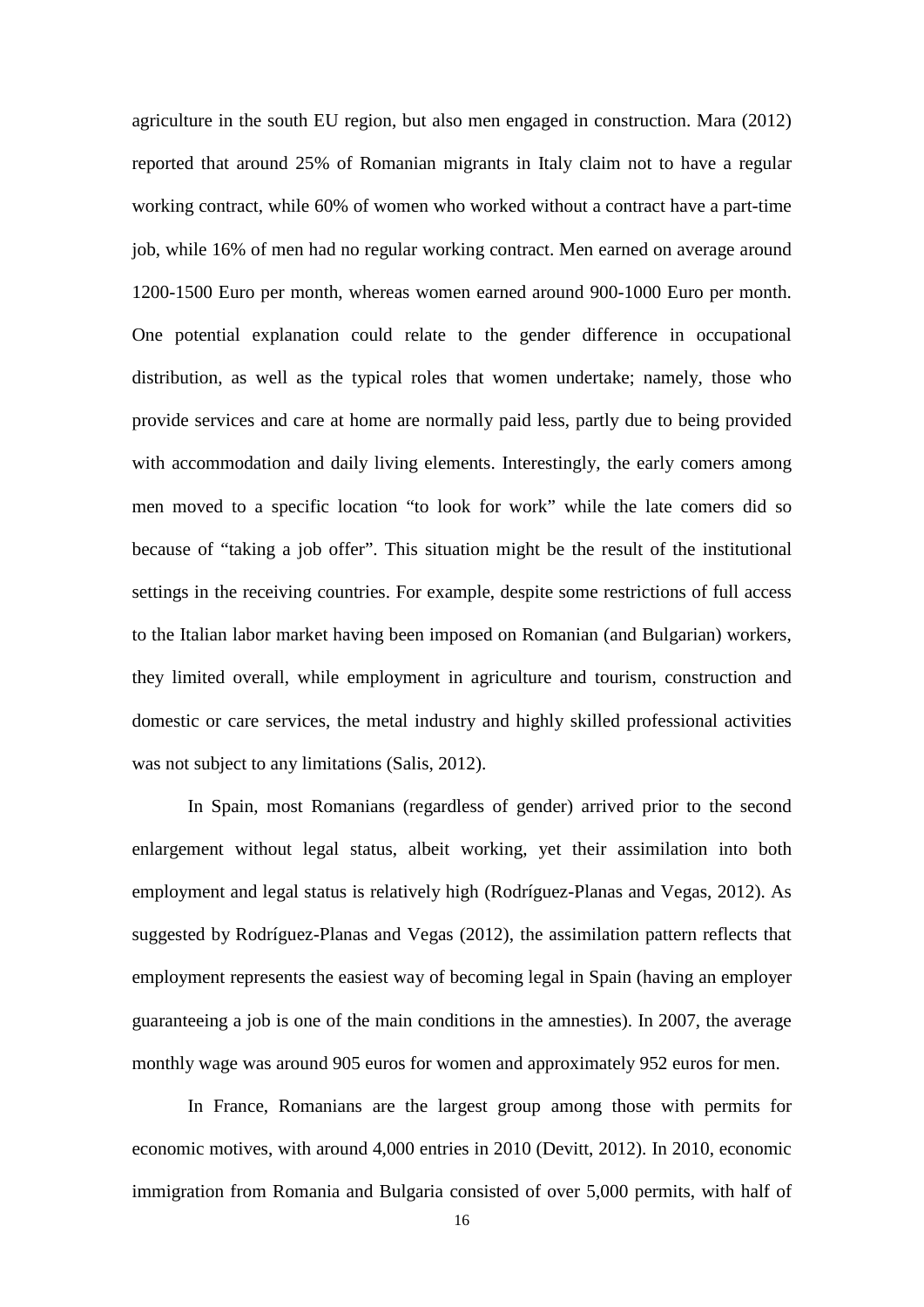them for 'employees'. However, access was only permitted for a list of 150 occupations, which corresponded to 40% of the total of job openings registered by the national employment agency. Most of the jobs on the shortage occupation lists were medium and low skilled.

According to the Migration Advisory Committee Report (2008), Romanian immigrants constitute a small segment of the UK labor market. Acknowledging that the available data are subject to limitations, it shows that relative to some other countries, immigration from Romania to the UK has been low, both before and after the accession. The post-accession immigration to the UK has largely occurred outside of the employer-based permit system. As outlined by Devitt (2012), the increasing stock of Romanian workers (see Figure 2) is possibly explained by the additional flow of new immigrants after the accession in 2007, as well as the regularization of some immigrants who were working in the UK pre-accession. EU-2 migrants in the UK typically work in more skilled occupations than their EU-8 counterparts, strongly including trades such as construction. However, the occupational distribution of EU2-born immigrants in the UK in 2008 is similar to that of the EU8-born immigrants in 2004. Clark and Drinkwater (2008) reported that self-employment was an important route for Bulgarians and Romanians to the UK during 2000-2007, and the access to paid employment was restricted in their case.

### **5. Return migration and labor market outcomes in the context of financial crisis**

Until 2007, the literature on Romanian migration sought to explain migration intentions in the context of EU enlargement, reflecting a great interest in capturing the future intentions of Romanians to migrate, as well as observing their return migration.

Using data on Romanian non-migrants, migrants and returnees from 2003, Ambrosini et al. (2012) reported that around half of Romanians who migrate do return.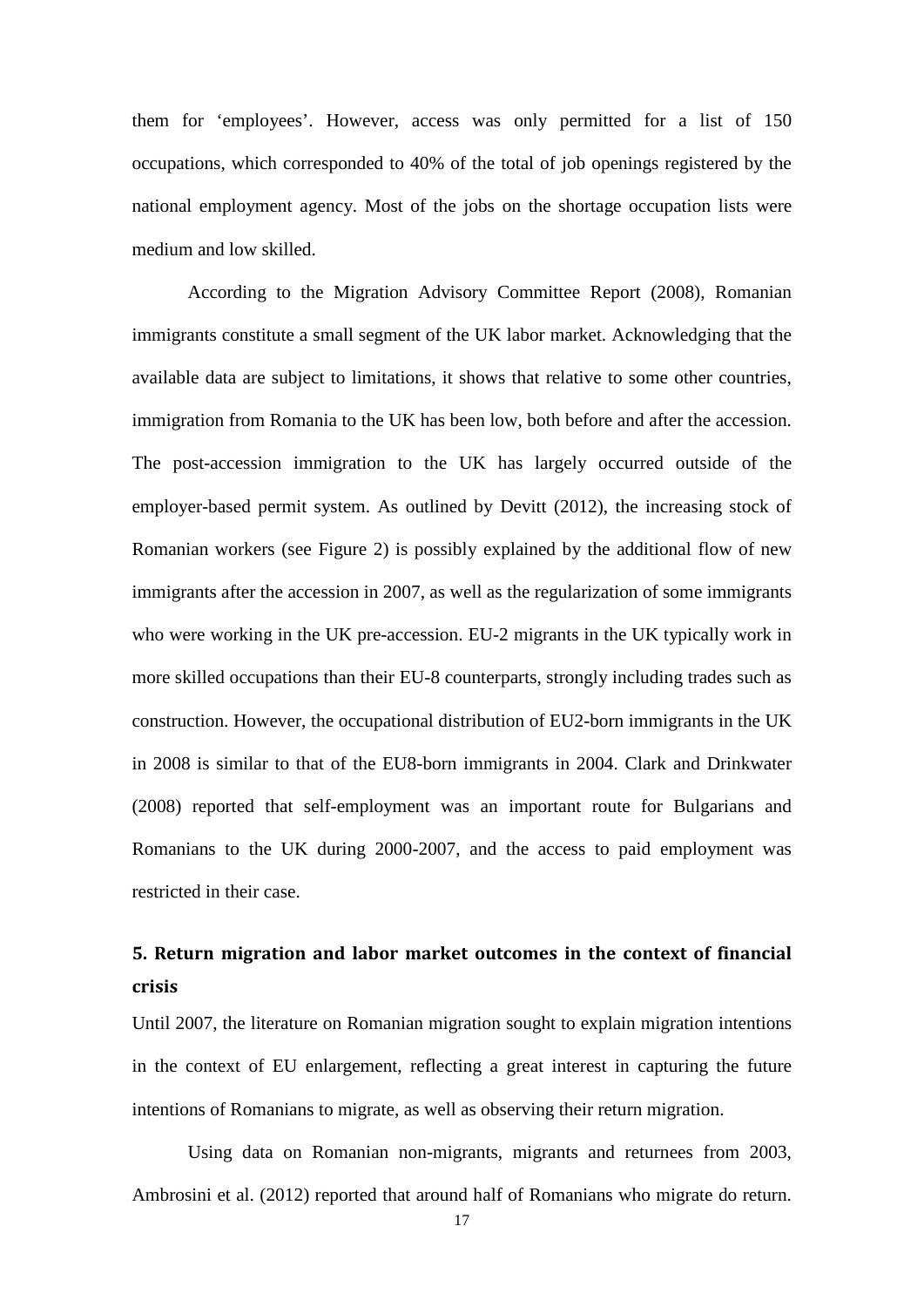Returnees are positively selected among education groups versus non-migrants and they are selected in a similar way as migrants to the countries with the highest skill premium (such as the US).<sup>16</sup> Both types of selection (either to migrate or to migrate and return) are consistent with the idea that workers move in accordance with their wage premium received. As highlighted by Shima (2010), the returnees' relative distribution is much more skewed towards workers with tertiary education, at the expense of those in any other education group. Returnees are much less differentiated from non-migrants in terms of age, despite being slightly over-represented among intermediate and old age groups, as opposed to among young workers (below 25). On average, returnees earned 12-14% more than similar people who stayed at home, which might be explained by migrants returning home with skills that would have been hard to pick up had they never gone abroad.

Based on a similar analysis that simultaneously counted for the decision to return and labor market participation, Shima (2010) concluded that the negative selectivity among the returnees, the circulatory migration intentions versus the permanent return of migrants and the labor market structure were the main determinants eroding the upgrading in terms of employment and occupational status in 2005. Indeed, such factors do not really pay off for the returnees, with respect to occupation and wage premiums.

Following the second EU enlargement, Romanian migrants' intentions to stay in their destination country or return to Romania had a significant impact on the labor market in both the receiving and sending countries. Return migration is becoming more relevant in the context of the financial crisis across Europe, given that it severely affected the countries with the largest shares of Romanian migrants, namely Spain and

<span id="page-19-0"></span><sup>&</sup>lt;sup>16</sup> The authors define the selection of migrants (positive or negative) as the difference in average skills between migrants and non-migrants. They call the wage-earning ability the skill of that group of workers.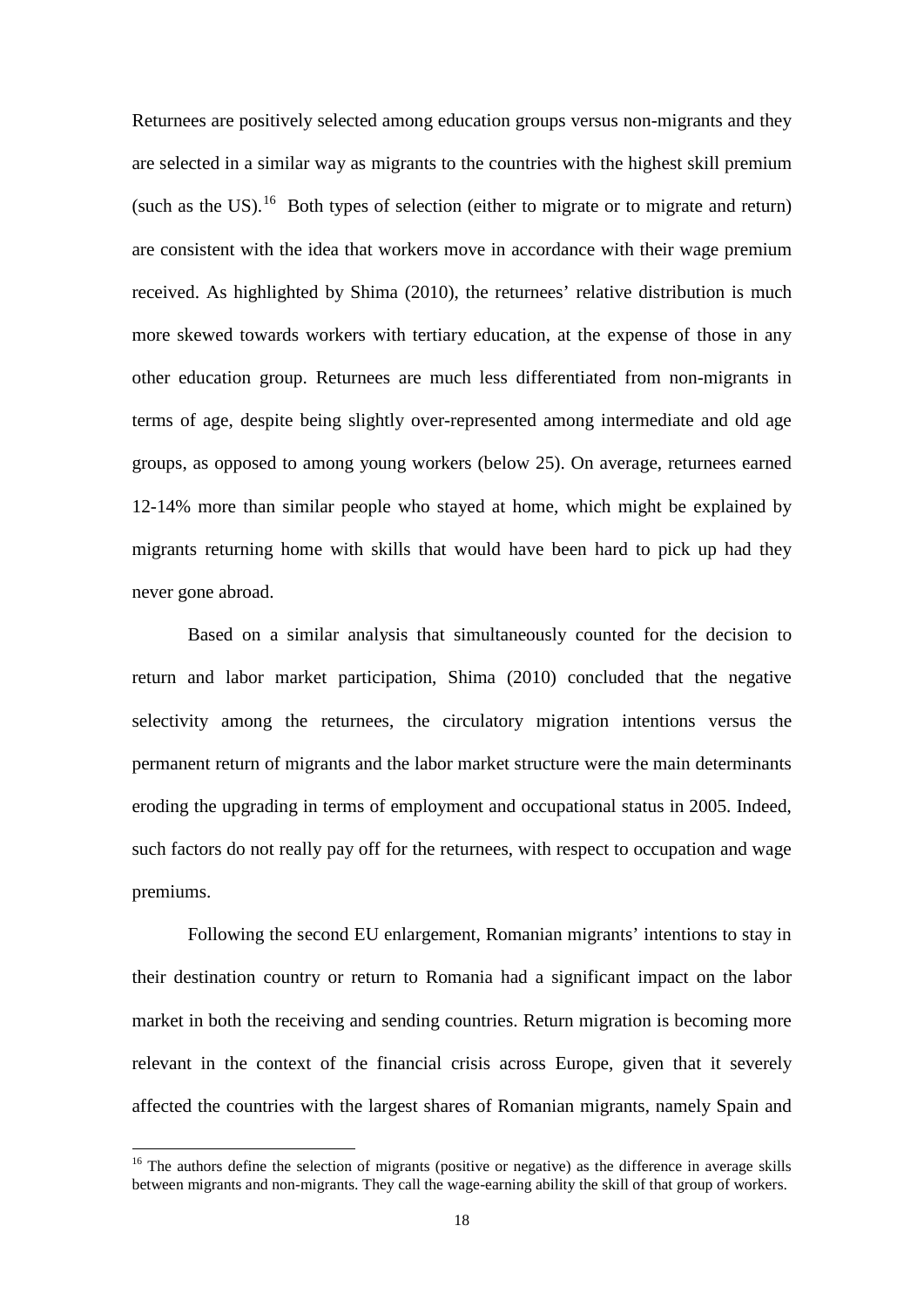Italy. Although the economic crisis has not caused a wave of mass return of the Romanians working abroad, those who have returned are only likely to stay for a short period. Bernat and Viruela (2007) reported that immigration flows from Romania have fallen in the Spanish area of Castelló, where employment has fallen by 20% in just three years (due the effects of the international economic crisis), while the numbers leaving has increased and migration plans have been modified. Nonetheless, the immigrant stock has not fallen significantly, largely owing to continued family reunification. The fact that returning migrant numbers remain moderate and migratory circulation has increased during these difficult years might be explained by the differential between the Spanish and Romanian welfare states, the extent of host society adaptation and the strategies employed by the immigrants. Stanculescu et al. (2012) reported that one of the adjustment strategies was the high flexibility of the changing work sector (with a considerable increase of Romanians working in agriculture), and a decreasing territorial mobility (which was considerably lower than for migrants of other nationalities). Interestingly, the entrepreneurship initiative of Romanian migrants in Italy is increasing: the number of companies belonging to Romanian citizens in 2009 totaled 32,452, increasing by more than 15% compared to the preceding year. In both Italy and Spain, Romanian migrant women were less affected by unemployment compared to men, which is a consequence of the concentration of women in sectors that are less responsive to economic fluctuations.

According to the results of the IASCI- Soros Foundation Romania's (2010) research overview, three years after the second enlargement, less than half of the interviewed migrants (41%) reported their intention to permanently return to Romania. Indeed, this is considerably lower than the expectation of the migrants' households in Romania, given that around 53% of interviewed households reported that their members abroad would return permanently at some point in the future. The household expectation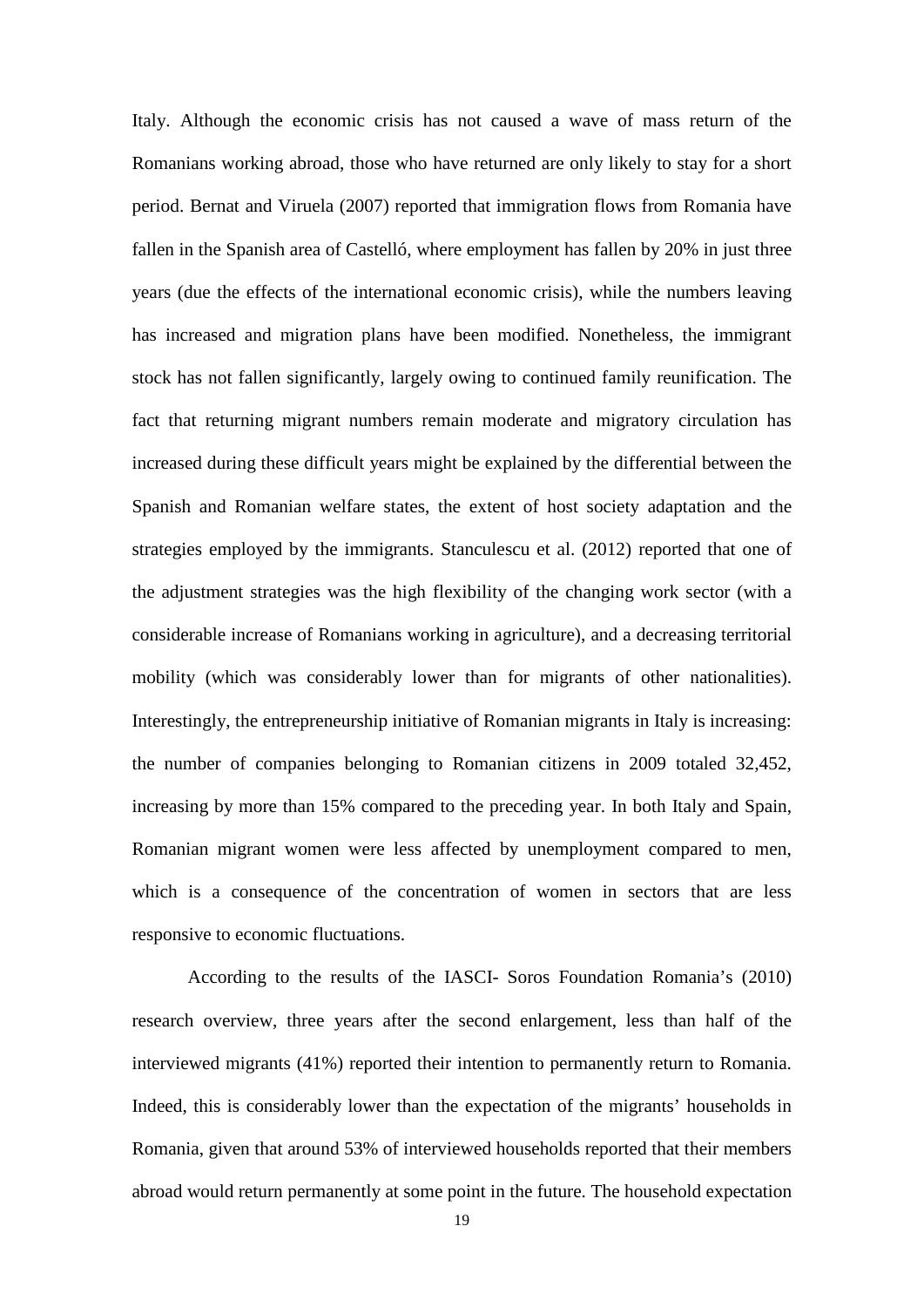was relatively higher (59%) for the households receiving remittances, compared to nonreceiving households (45%). The remitting behavior and return intentions are positively correlated in the sense that migrants with a higher propensity to remit are more connected to Romania and consequently generate higher expectations to return. However, these figures might be affected by the nature of the sample, which is strongly affected by self-selection (interviewed persons are summer vacation returned migrants).

The intention to return varies across the country of destination, with a higher interest to return (43%) among migrants in south EU countries than those in north EU (38%) and non-EU countries (32%) (see Figure 4).

#### <<<Figure 4 about here>>>

In the same study, 48% of migrant households reported being affected by the ongoing economic crisis to some degree, with the main reason being increasing unemployment in south EU and non-EU regions (around10%, against 7% in north EU countries), the full unemployment of other household members in non-EU countries (13%, against 4.2% in north EU countries), and a decrease in the labor supply in north EU countries. The search for other employment and/or living on household budgets in the place of migration seems to be preferred, rather than returning either temporarily or permanently to Romania. Indeed, even under such constrains, decreasing or eliminating the remittances is less preferred. However, the level of remittances has decreased over the last few years,  $17$  as reflected by the expectations of the household members left in Romania. Around 23% of households with migrants in south EU countries (and receiving remittances) expect to receive less in the next 12 months compared to the previous 12 months.

<span id="page-21-0"></span> $17$  This decrease was more visible for the number of remittances coming from the decrease in the south EU region (26%) than in the north EU (17%) or non-EU (7%) countries. As Romanian migrants in the south EU countries are largely sent from Spain and Italy, this implies a significant drop in overall remittance values to the country (Soros, 2011b).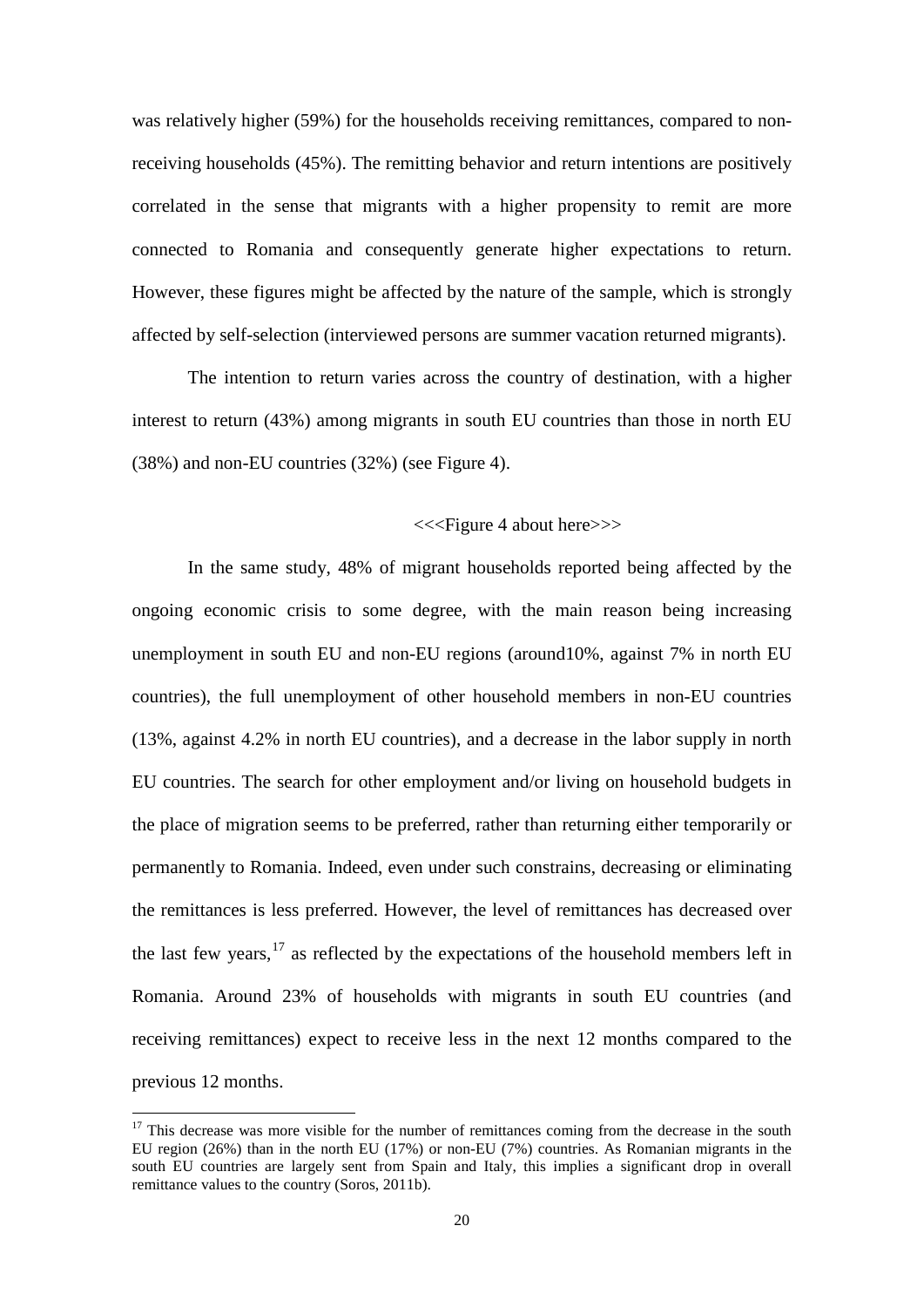Romanian migrants' likelihood to permanently return is lower compared to circulatory or seasonal migration (Barbulescu, 2009; Marcu, 2010), and is positively correlated with (more) education and entrepreneurship intention upon their return (Shima, 2010). Furthermore, the return decision is also affected by the prospects of a lower wage, fewer opportunities to find a better-paid occupation or job and greater difficulties in setting up an entrepreneurial activity looming and limiting return choices (Ferri and Rainero, 2010).

The possible effects of migration experience on economic performance are accompanied by the impacts on returnees' human capital. Badescu (2010) identifies important differences between returnees and "other people" that may be attributed to labor migration. Optimism and social trust are significantly higher for people in their forties who have worked abroad than for other people. Moreover, younger people who have worked abroad show less social trust than those without migration experience. At the same time, there were no significant differences in terms of variables that describe the quality of citizenship, given that people who have worked abroad are no better or worse off than others in terms of most measures of political culture.<sup>[18](#page-21-0)</sup>

#### **6. Relevant impacts of Romanian migration on the origin country**

#### **6.1 Remittances**

<span id="page-22-0"></span>The sharply increasing remittance inflow after 2004 marked Romania as one of the top recipients of remittances worldwide, holding the fourth position in respect with the absolute level of transfers in 2008, accounting for 3.3% in terms of GDP (World Bank, 2011). However, as in most developing countries, the official data on remittances for Romania underestimates the real dimension of the transfers. Lazaroiu and Alexandru

<sup>&</sup>lt;sup>18</sup> The analysis is based on a pooled sample of 11,221 cases, extracted from four surveys that are representative for the entire adult population in Romania (May 2002, October 2002, October 2003 and May 2004) of the Public Opinion Barometer. About 5% of the pooled sample (i.e., 427 observations), and of each survey (about 100 observations per survey) worked abroad.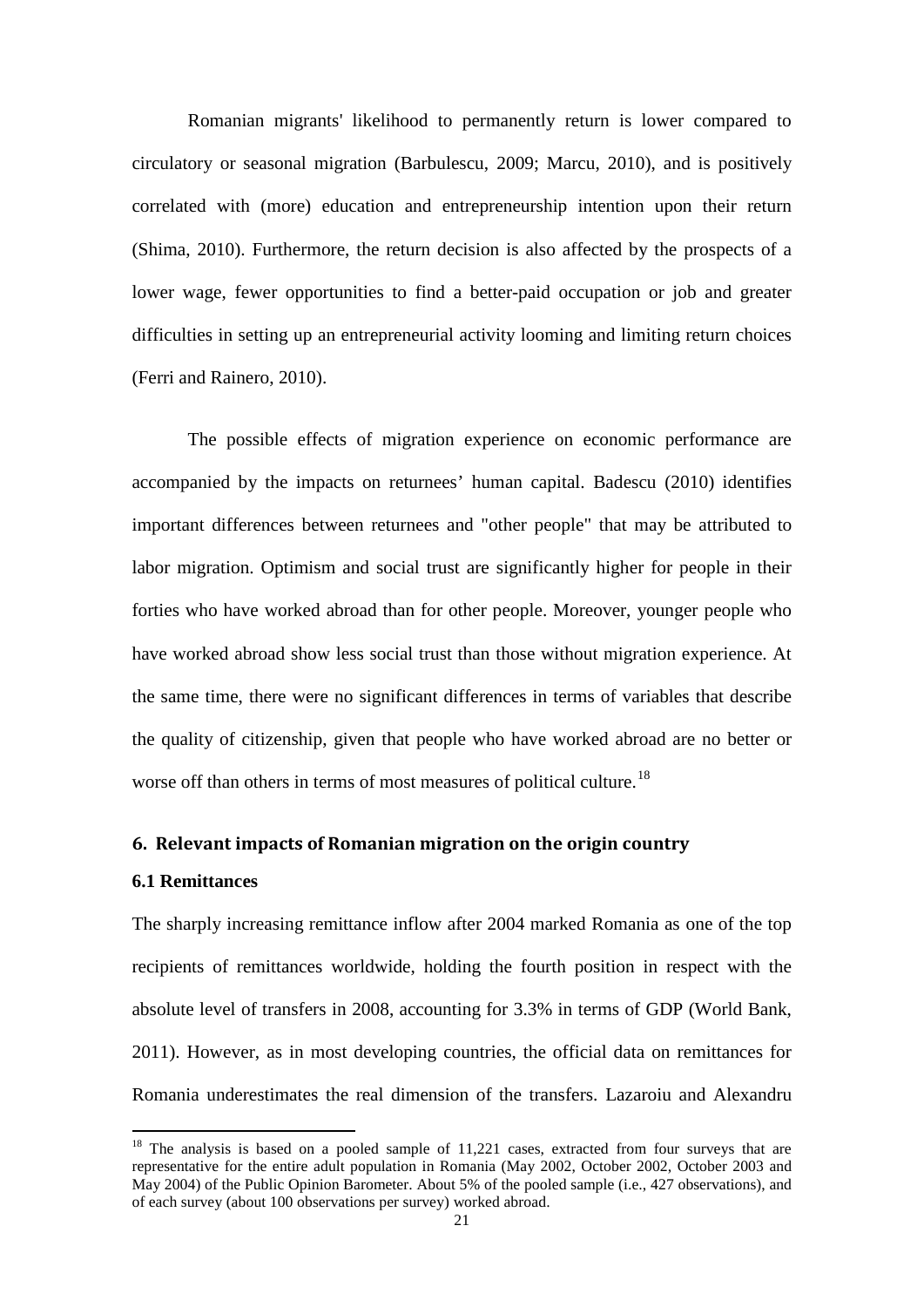(2008) report that approximately 40% of the transfers were made through informal channels, including bus drivers operating on international lines, as well as via family members, friends and relatives. Moreover, the cost of sending money through formal channels has declined recent years, while the financial and banking culture the senders and receivers having increased, thus rendering formal transfers more appealing. Romanian migrants mainly use money transfer operators such as Western Union and Money Gram, but also banks, credit unions and postal offices in both sending and receiving countries.<sup>[19](#page-22-0)</sup>

The increasing remittance inflows have sustained domestic consumption and economic growth, while reducing the current account deficits. During 2001-2003, the volume of remittances was estimated at US \$1.5 to 2 billion per year, which is equal to or even exceeds the foreign investment volume (Lazaroiu, 2004). Remittances reached a peak of US \$9.4 billion in 2008, yet halved in the following two years, owing to the economic crisis and slow recovery. According to National Bank of Romania (2010), the private transfers balance displayed a surplus of EUR 2,800 million in 2010, which was down 17.4 percent from [20](#page-23-0)09, on account of "workers' remittances".<sup>20</sup> However, these numbers differ dramatically from those in Soros (2011), which reported that the total estimated pool of 'retained savings' in the 12 months prior to September 2010 was almost 12 billion Euro.<sup>[21](#page-23-1)</sup> According to the same source, Romanian migrants had the highest level of non-remitters in the region (with around 40% of households not

<sup>&</sup>lt;sup>19</sup> A useful tool for the Romanian citizens working in Italy is the portal created by the Italian Ministry for Foreign Affairs, which started in January 2010 that makes it possible to compare the costs of different operators from money transfer domains, money sent from Italy to other countries (Feraru, 2010).

<span id="page-23-0"></span> $20$  Out of EUR 2,800 million worth of total net private transfers, remittances from abroad (mainly from Italy, Spain, the USA, Greece, Germany, and the United Kingdom) accounted for 78.5 per cent.

<span id="page-23-2"></span><span id="page-23-1"></span><sup>&</sup>lt;sup>21</sup> The average amount of remittances sent to Romania is about 2,000 Euro per year (with about 1,670) Euro from non-EU countries, 2,139 Euro from north EU countries, and 2,188 Euro from south EU countries). The aforementioned low income and expenditure level, combined with a mid-range remittance value, is reflected in a mid-range Remittance to Savings Factor of 4.2:1 for Romania. This factor falls to just below that of Bosnia and Herzegovina (4.5:1), yet is almost four times the level in Moldova (1.2:1) (Soros, 2011b).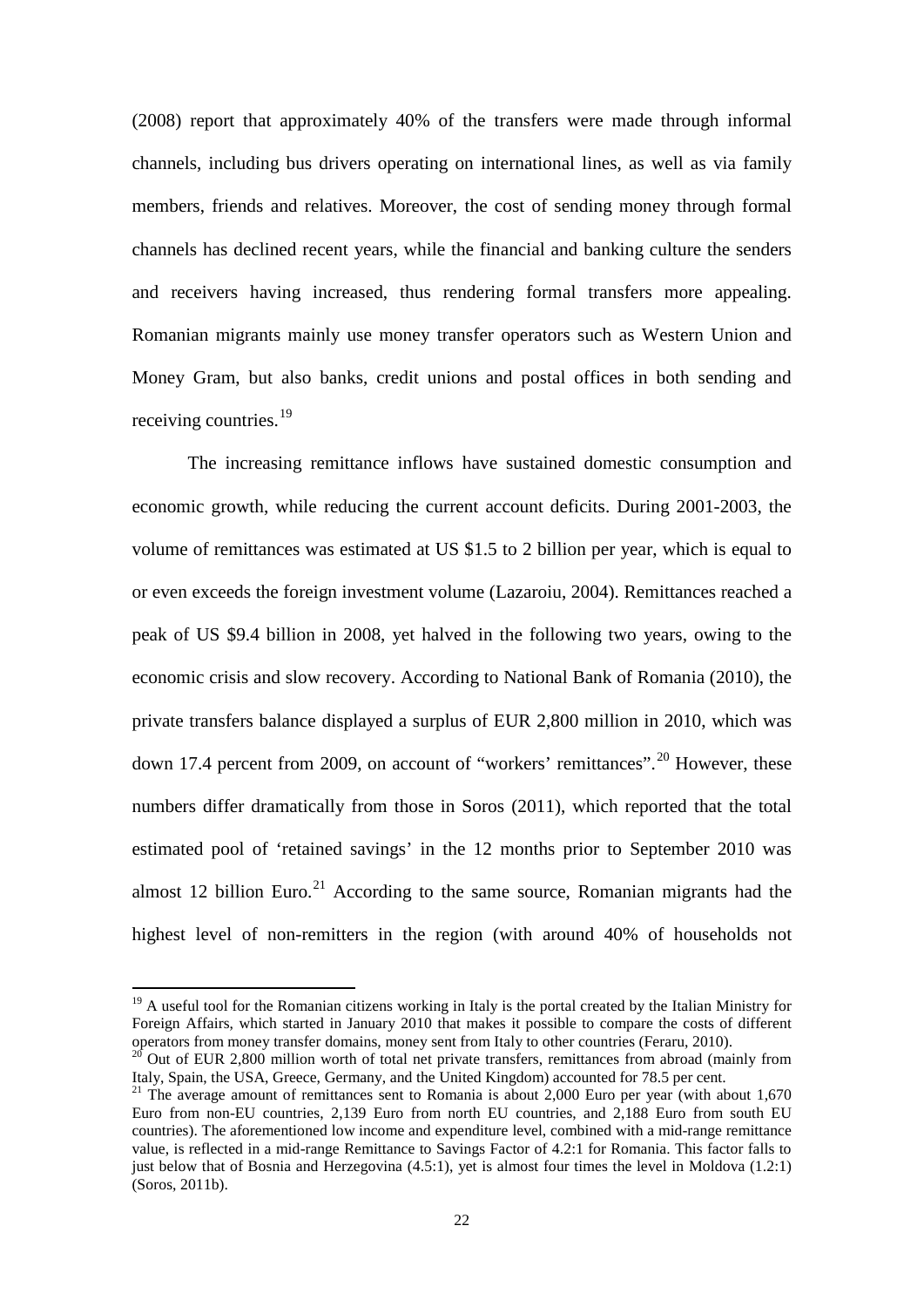remitting at all). There is a clear trend that relatively new migrants are more likely to transfer money to their households in Romania than those who left Romania in 2000 or earlier, and migrants residing in an EU state in southern Europe are more likely to remit (63%) that those in a north EU state (55%). Differences in remittances from the (three) migration regions are also evident in the purposes of transfer. For instance, while migrants in non-EU and north EU countries primarily remit to support their household members' consumption in Romania, home investments and savings reflect the main remittance purpose for migrants in south EU countries (31%).

The main destination of remittances is the households' consumption (around 65%), with approximately 35% directed to investments and savings. In urban areas, around 22% of the households receiving money from abroad invest the money in the education and health of their children, in building a house (11%), starting a business (4%), purchasing equipment (3%) and buying land (3%) (Open Society Foundation, 2006). The decreasing poverty and increasing quality of housing associated with remittances and labor migration also contribute to modernization of Romanian society (Sandu, 2010).

To conclude, given the size and importance of Romanian emigrants' remittances for the receiving households and the economy as a whole, the positive economic effects of remittances in the context of global financial crisis are not negligible.

#### **6.2. Brain drain**

Romania is one of the leading European countries affected by brain drain, having faced a large exodus of specialists both before and after the collapse of the communist regime in 1989. Prior to 1989, and indeed during the first year of the transition, the migration might be characterized by a strong brain drain component: the very small flows of relatively highly educated German, Hungarian and Jewish emigrants were expected to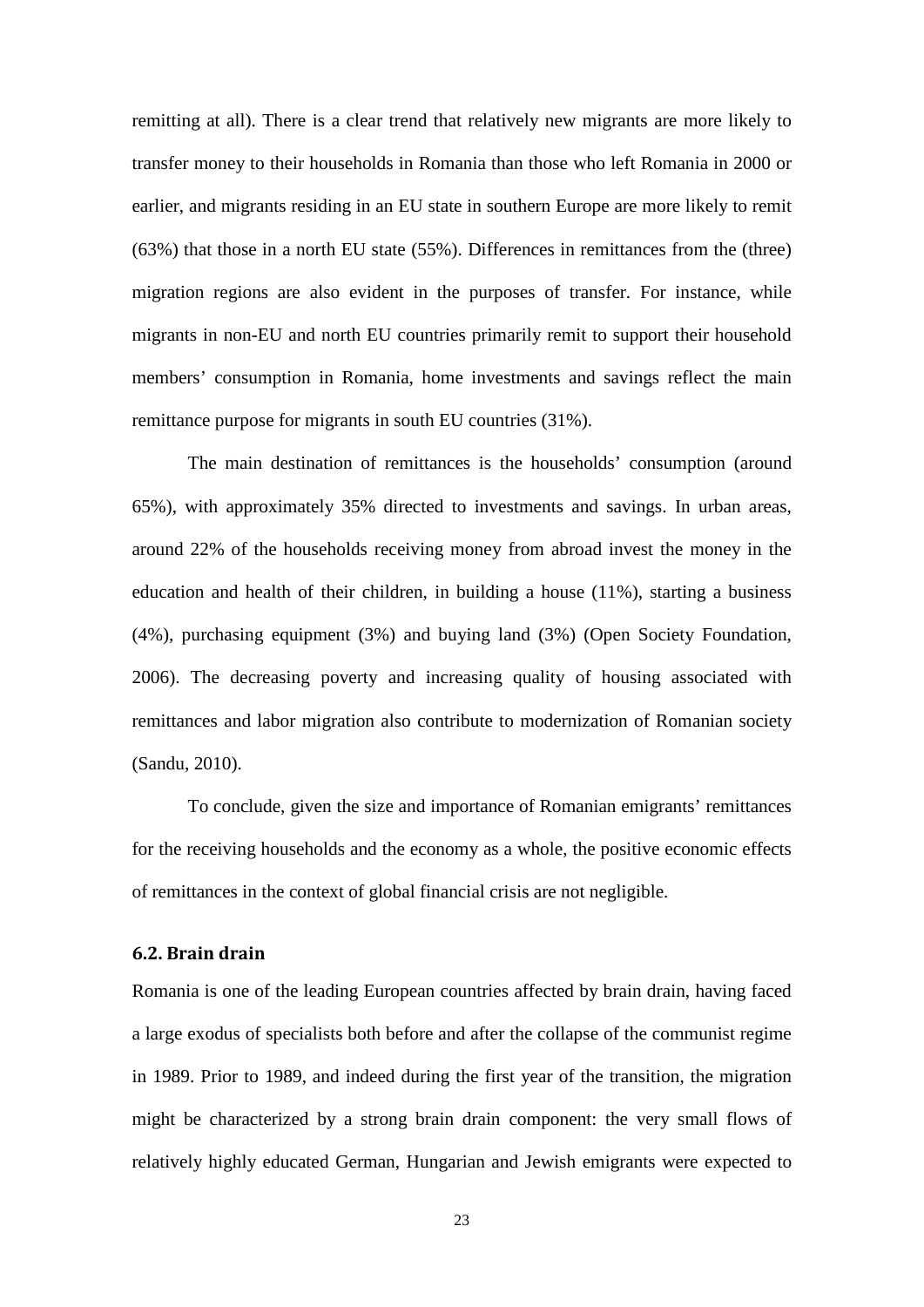find a good match in the labor market in the country of destination (the US and Germany).<sup>[22](#page-23-2)</sup> Starting in 2001, Romania was confronted with both brain drain (highly skilled individuals having a return proportionate to their skills in the destination country) and brain waste (highly skilled individuals who, despite comparatively better wages or living conditions in the country of destination, work in an occupation that requires lower skills). Analyzing the deskilling process in Romanian communities from Spain, Sandu et al. (2009) demonstrates that more Romanian migrants worked as unqualified workers in Madrid compared to their previous position in Romania, (11% vs. 9%), while the share of those with intellectual occupations decreased from 4% in Romania to 1% in Spain. Romanian migrants living in Italy have also been subject to a gender-neutral deskilling process, affecting women mostly employed in domestic sector, as well as men in construction or agriculture.

The current developments and characteristics of the Romanian labor migration following Romania's adhesion to the EU lead researchers to discuss a new wave of Romanian migration characterized by "the labor mobility of professionals in the context of the economic and financial crisis which seems to form the bases for the migration of qualified and highly qualified personnel" (Alexe, 2011). This last wave contains temporary migrant workers who are using cards and banking accounts, which significantly changes the behavior regarding remittances; moreover, they attempted to leave the country they moved to with the entire family tagging along, have a higher capacity for integration in the country of destination, and the labor migration may become permanent migration. According to a study conducted by the Romanian National Research Institute for Labor and Social Protection (2006), highly skilled

<span id="page-25-0"></span> $^{22}$  The skilled labor force that emigrated from Romania in 1990 most frequently headed towards the USA (10.37%), Hungary (4.86%), Canada (4.56%), France (1.58%) and Austria (0.29%). The skilled labor force that emigrated in 2000 mostly headed towards the USA (10.53%), Canada (6.44%), Germany (3.75%), Hungary (3.10%), France (1.68%), Italy (0.91%), Austria (0.70%) and Spain (0.52%). (OECD, 2011).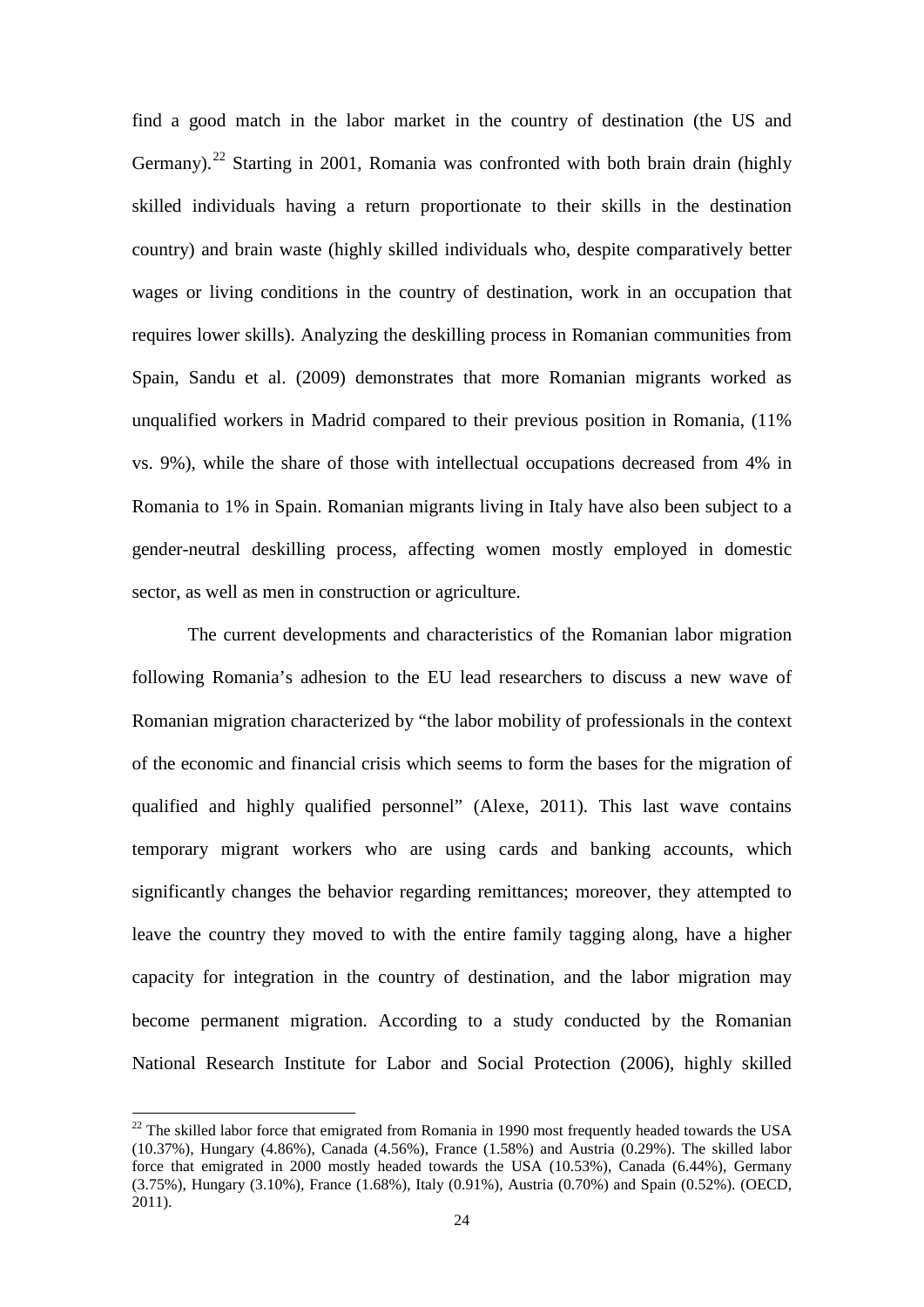migration seems to affect researchers, high-tech specialists and health care personnel in particular, which as a group of occupations has already witnessed shortages. Recent attention has mainly focused on medical brain drain, which, if not stopped, is expected to have negative effects on the health and life quality of a population. The share of Romanian doctors that emigrated between 1991 and 2004 increased from 3.94% to 9.54% (World Bank data), and this upward trend continued after Romania's accession to the EU, mainly due to inadequate working conditions, a lack of reasonable incentives and an unsatisfactory career development system (Galan et al., 2011), as well as the overloading of the remaining staff with extra tasks (Rotila, 2008). Moreover, some additional disincentives for health professionals were introduced in 2010, including a 25% salary decrease and reductions in staff numbers. The preferred destinations for Romanian physicians are France, Germany and the United Kingdom, given that they have active policies in recruiting external personnel, including from Romania. The most popular specializations in these countries are general medicine, intensive therapy and psychiatry.

Even though debates about policies to encourage the educated youth to return to their country have existed since the 1990s, a large difference remains between the theory and practice: it is possible to find several policy measures, yet almost impossible to evaluate whether they have worked. For example, several programs aimed to inform the specialists abroad about the career opportunities in the country, to assist the reinstatement of those returning to Romania, to offer various facilities for those returning to Romania in order to open a business, to modernize the infrastructure in education and research, etc.<sup>[23](#page-25-0)</sup> However, there is no clear evidence on the effectiveness of such programs.

 $^{23}$  A special Scholarship project intended for students wishing to undertake academic studies in a PhD or a Master degree at a foreign university, on the condition that they return to the country to work in a position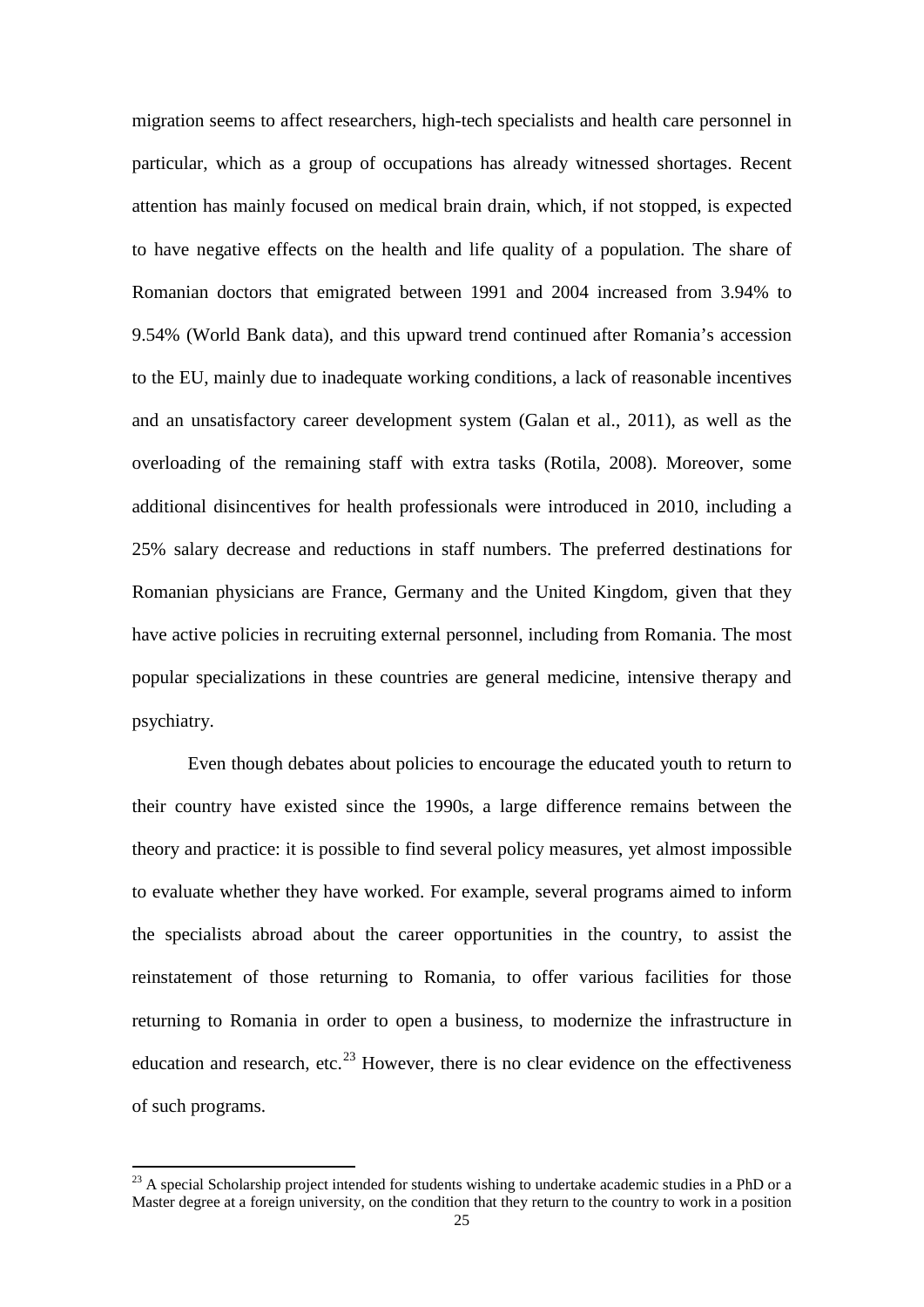#### **7. Conclusions**

 $\overline{a}$ 

This chapter depicts the story of Romanian labor migration and its labor market outcomes in the context of the EU second enlargement, covering the recent trends and characteristics, as well as the (positive and negative) effects on the receiving and origin countries.

Research of migration is intrinsically interdisciplinary, and consequently there is no single theory accepted by social scientists in terms of the migration phenomenon. The Romanian migration has several of its own characteristics that are not always easily incorporated within theoretical frameworks explaining out-migration. However, it seems that most of the existing studies on Romanian migration contain components of the new economics of migration (Stark and Bloom, 1985) and segmented labor-market theory (Piore, 1979), which have both contributed to an understanding of international migration.

The magnitude and features of Romanian migration have their roots in the initial conditions of economic, social and political nature. Therefore, despite a decade of positive economic growth, the instable economic environment and labor market crisis corroborated with regional development differences and the persistent poverty create a bundle of factors that have pushed Romanians into a mass labor migration. At the time of the second enlargement, the stock of Romanian migrants in European countries was already sufficiently large to rank Romania among the top European sending countries. The estimate of Romanian migrants in Europe varies between 2.2 and 3 million, with the distribution by destinations showing great concentrations in Spain and Italy. New trends have been identified since 2007, with the migration rates to southern Europe having diminished, while the outflows to north EU countries (Germany and the UK)

in public administration, according to the obtained qualifications, for a defined period of time (one year minimum).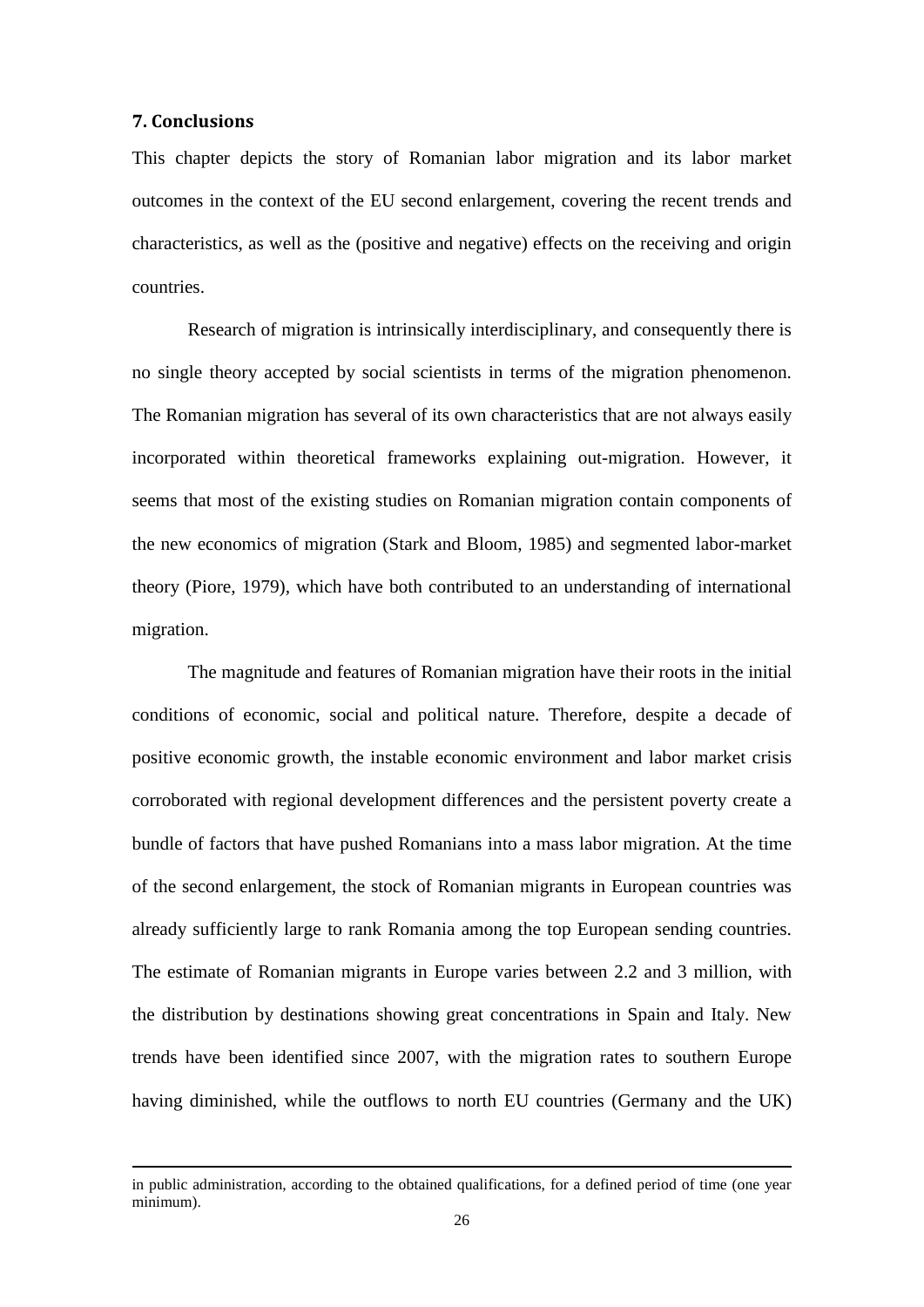have become more important. Considering the Romanian migrant profile, it has a remarkable stability in the years before and after the second enlargement: they are young, more than half are married and two thirds of them have graduated from the secondary level of education.

Romanian labor migration has mixed effects on the country of origin. The migrants' exodus generates a dramatic demographic decrease, accelerating demographic ageing yet also decreasing birth rate, given that the female migrants are not only of working age, but also of fertility age.

There are positive effects in terms of labor market outcomes at the macroeconomic level, with labor migration releasing unemployment pressure. The largest economic benefit of international migration is in the form of a "migration premium" for migrants, whereby migration may lead to a more productive pairing of people's skills and jobs. Some of the emigrant workers would have been jobless had they stayed. Rather being dependent on unemployment and/or welfare insurances, they flew back to Romania in the most direct manner possible through their remittances. The results of the study by Ambrosini et al. (2012) suggest that relatively high rates of temporary migration might have positive long-term effects on average skills and wages for a source country such as Romania. At the same time, the brain drain phenomenon generates negative effects in the short run. Therefore, labor shortages in specific professional categories, such as doctors, has already rendered severe consequences upon the Romanian healthcare system.

The economic crisis covering Europe after 2008 adds new dimensions to the migration issue. Will Romanian migrants in Europe return to Romania, will they remain in destination countries or will they try to find new destinations? The evidence shows that the recent financial crisis has not reversed the migration outflow, and less than half of the Romanians working abroad reported having plans to permanently return home in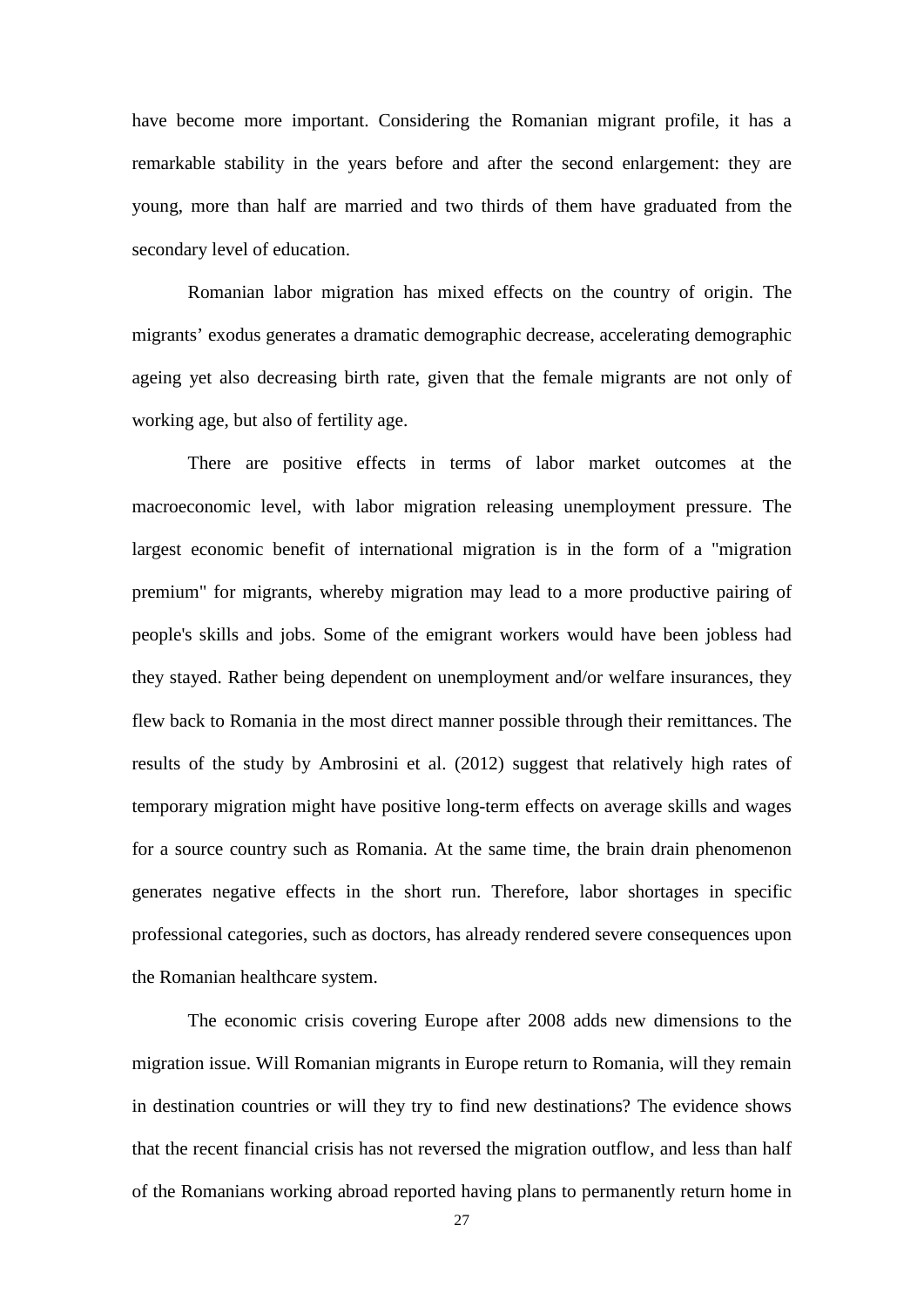the future. Even if they are affected by crisis, their adjustment strategies are connected with the new receiving countries rather than the origins.

Bearing in mind the latest developments in terms of diaspora policies, Romanians working abroad are currently not only perceived as potential voters or promoters of Romanian culture, but also as a labor supply that can help to satisfy declining supply in certain sectors of the Romanian labor market. Unfortunately, no policy measures to manage return migration in Romania are being developed at present. With respect to the potential returnees, measures such as signing bilateral cooperation agreements aimed at supporting returnees once back in Romania reflect a prerequisite to render the returning process sustainable.

#### **References**

Alexe, I. (coord.) (2011), *The fourth wave the brain drain along the route between Romania-the West, Sorors Foundation Romania*, Bucharest, Inc.

Ambrosini, J. W., K. Mayr, G. Peri and D. Radu (2012), *The Selection of Migrants and Returnees in Romania: Evidence and Long-Run Implications*, IZA Discussion Papers No. 6664, Bonn.

Badescu, G. (2004), Romanian labor migration and citizenship, in D. Pop (ed.), *New patterns of labor migration in Central and Eastern Europe*, Cluj-Napoca: AMM.

Barbulescu, R. (2009), The Economic Crisis and its Effects for Intra-European Movement: Mobility patterns and State responses The Case of Romanians in Spain, in *New Times? Economic Crisis, geo-political transformation and the emergent migration order, Centre on Migration, Policy and Society*, Annual Conference 2009, University of Oxford.

Bernat, J. S. and R. Viruela (2011), The economic crisis and immigration: Romanian citizens in the ceramic tile district of Castelló (Spain), in *Journal of Urban and Regional Analysis* **3**(1), pp.45-65.

Clark, K. and S. Drinkwater (2008), The labour-market performance of recent migrants, *Oxford Review of Economic Policy*, **24**(3), pp.495-516.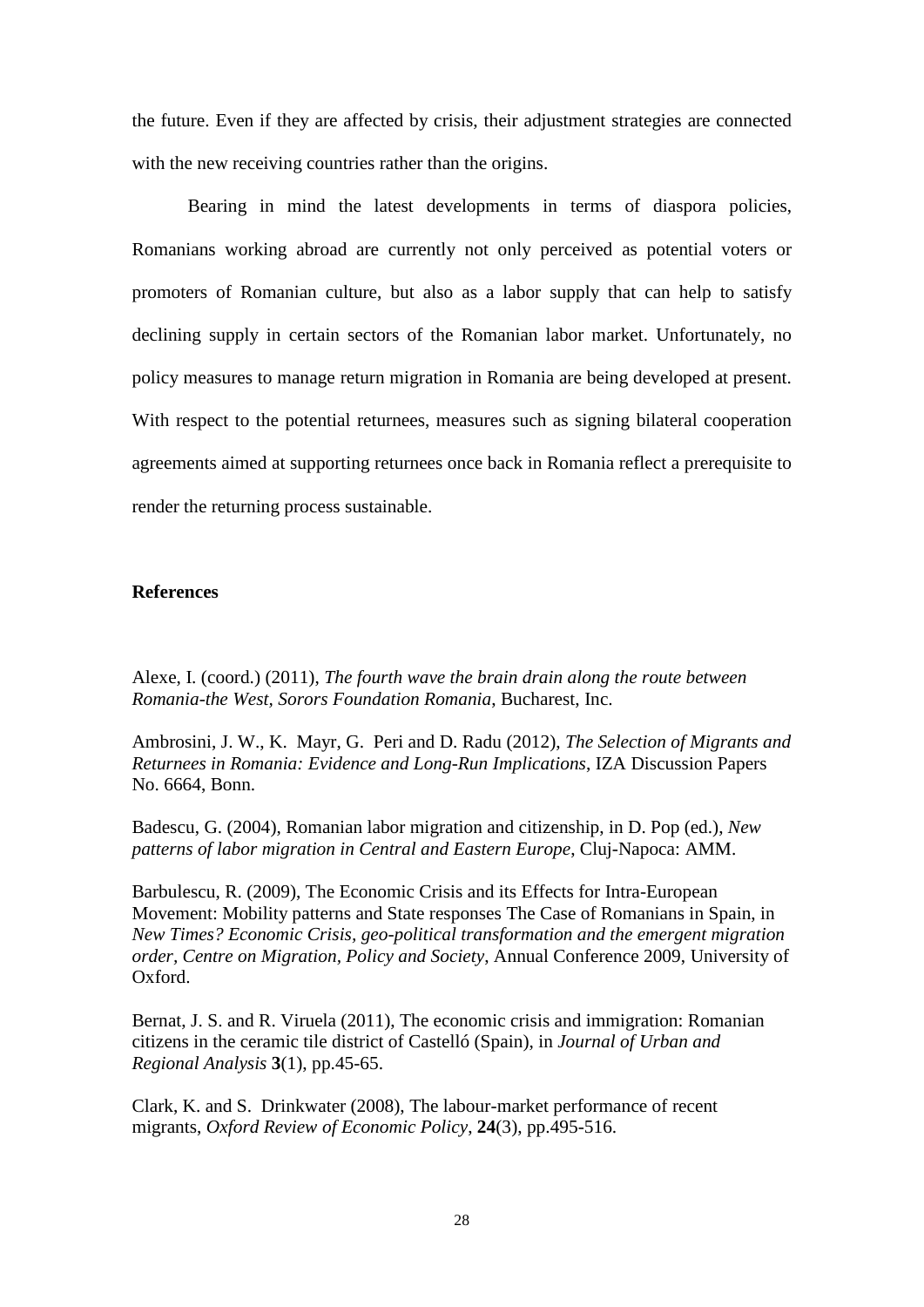Devitt, C. (2012), *Labour migration governance in contemporary Europe: The case of France*, FIERI Working Paper, International and European Forum for Migration Research.

Elsner, B. (2011), *Emigration and Wages: The EU Enlargement Experiment*, IZA Discussion Paper No. 6111, Bonn.

Eurostat (2011), *Migrants in Europe: A statistical portrait of the first and second generation*, Eurostat Statistical Books, European Union.

Eurostat (2012), Eurostat News Release, 8/2012. http://epp.eurostat.ec.europa.eu/cache/ITY\_PUBLIC/3-13012012-BP/EN/3-13012012- BP-EN.PDF

Feraru, P.D. (2010), Migration and Economic Development Comparative Study: Romania-Italy, *Revista Romaneasca pentru Educatie Multidimensionala*, **5**, pp.55-77.

Ferri, A. and S. Rainero (2010), *Survey of European Union and Return Migration Policies: the case of Romanian Migrants*, Veneto Lavoro.

Galan, A., V. Olsavszki and C. Vladescu (2011), Emergent challenge of health professional emigration: Romania's accession to the EU, in M. Wismar, C.B Maier, I.A. Glinos, G. Dussault and J. Figueras, J. (eds.), *Health Professional Mobility and Health Systems: Evidence from 17 European countries*, World Health Organization.

Holland, D., T. Fic, P. Paluchowski, A. Rincon-Aznar and L. Stokes (2011), *Labour mobility within the EU*, NIESR Working Paper No. 279, London.

IASCI- Soros Foundation Romania (2010), *Maximizing the Development Impact of Migration. Romania Survey: Key Findings*, International Agency for Source Country Information (IASCI).

Kahanec, M., A. Zaiceva and K.F. Zimmermann (2009), *Lessons from Migration after EU Enlargement*, IZA Discussion Paper No. 4230, Bonn.

Lăzăroiu, S. (2004), More 'Out' than 'In' at the Crossroads between Europe and the Balkans Migration Trends Selected Applicant Countries, in *Migration Trends in Selected Applicant Countries*, International Organization for Migration, Vienna.

Lăzăroiu, S. and M. Alexandru (2008), *Who is Coming after Who is Leaving? Labour Migration in the Context of Romania's Accession to the EU*, Country Report, International Organization for Migration, Geneva.

Levitz, P. and G. Pop-Eleches (2010), Monitoring, Money and Migrants: Countering Post-Accession Backsliding in Bulgaria and Romania, *Europe-Asia Studies*, **62**(3), pp.461-479.

Marcu, S. (2011), Romanian Migration to the Community of Madrid (Spain): Patterns of Mobility and Return, *International Journal of Population Research*, 2011: 1-13, Hindawi Publishing Corporation.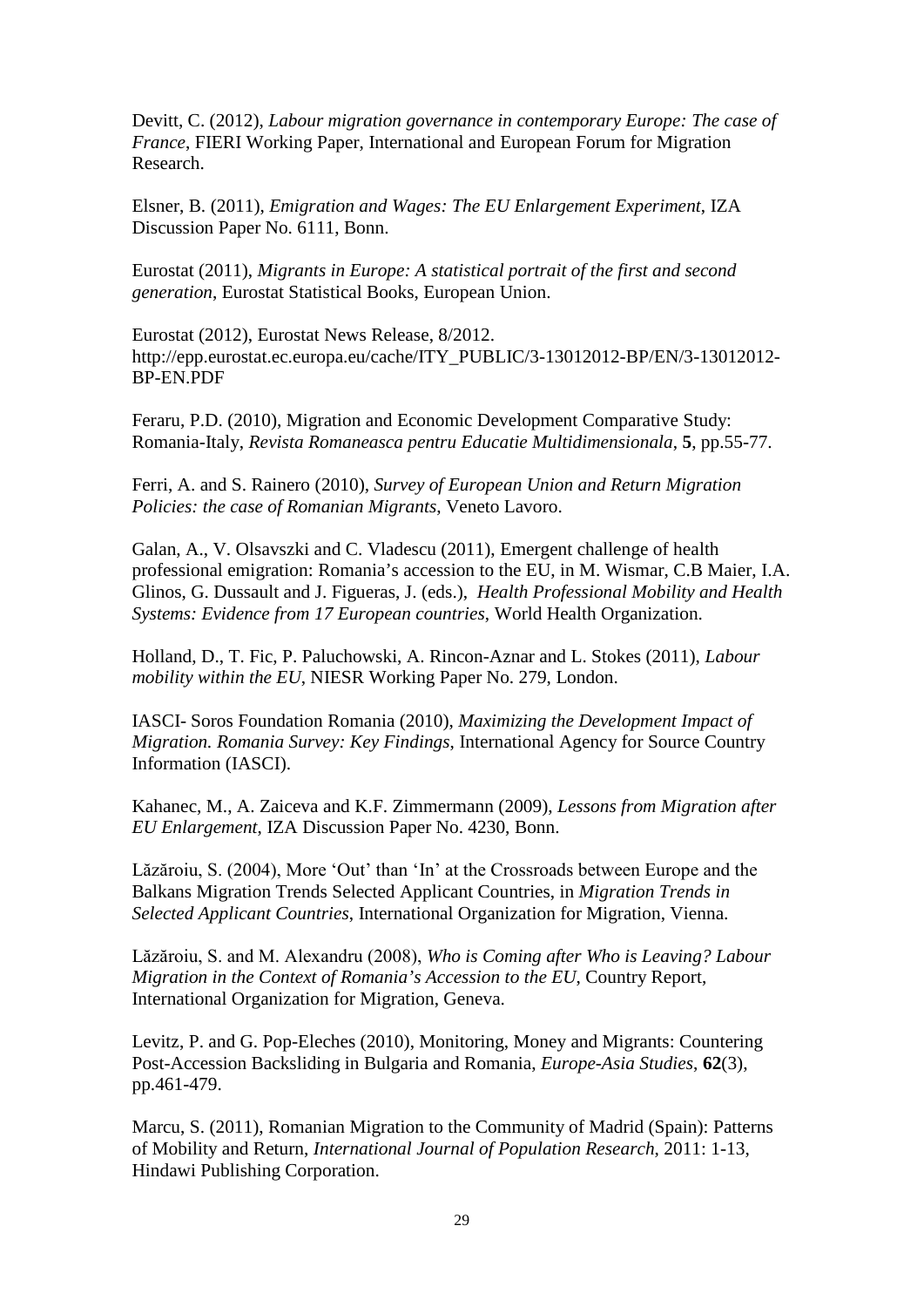Mara I. (2012), *Surveying Romanian migrants in Italy before and after the EU Accession: migration plans, labour market features and social inclusion*, WIIW Research Report No. 378, Vienna.

Martin, R. and D. Radu (2011), *Return Migration: The Experience of Eastern Europe, International Migration* (forthcoming).

Migration Advisory Committee Report (2008), *The labour market impact of relaxing restrictions on employment in the UK of nationals of Bulgarian and Romanian EU member states*.

National Bank of Romania (2010), *Balance of Payments 2010*.

National Immigrant Survey (2007), *National Statistics Institute of Spain*, http://www.ine.es/en/inebmenu/mnu\_dinamicapob\_en.htm

National Institute of Statistics (2009), *Economia informală în România în anul 2008*, **Bucharest.** 

National Institute of Statistics (2011), *Statistical yearbook 2011*.

National Institute of Statistics (2012), *Preliminary Census Data*, Accessed 8 December 2012.

http://www.insse.ro/cms/files%5Cstatistici%5Ccomunicate%5Calte%5C2012%5CCom unicat%20DATE%20PROVIZORII%20RPL%202011.pdf

National Institute of Statistics (2012a), *Employment and unemployment in 2011- main results: Household Labour Force Survey (AMIGO)*. Press release No 89, 17 April 2012. http://www.insse.ro/cms/files/statistici/comunicate/com\_anuale/ocupsomaj/somaj\_2011e.pdf

National Research Institute for Labor and Social Protection in Romania (2006), *Evolution of occupations on Romanian labor market in 2010 perspective*, Bucharest: Mediaprint.

OECD (2011), *International Migration Outlook*, Annual Report, Paris.

Open Society Foundation (2006), *Romania Urbana*, Bucharest.

Panduru, F., M. Molnar and M. Poenaru (2009), Venituri, inegalitate, sărăcie, in M. Preda (coord.), *Riscuri și inechități sociale în Romania*, Bucharest: Polirom.

Piore, M.J. (1979), *Birds of Passage: Migrant Labor in Industrial Societies*, New York: Cambridge University Press.

Rodríguez-Planas, N. and R. Vegas (2012), *Moroccans', Ecuadorians' and Romanians' Assimilation in Spain*, IZA Discussion Paper No. 6542, Bonn.

Romanian Academic Society (2012), *The Political Economy of a Constitutional Crisis*, Policy Briefs No.60, Bucharest.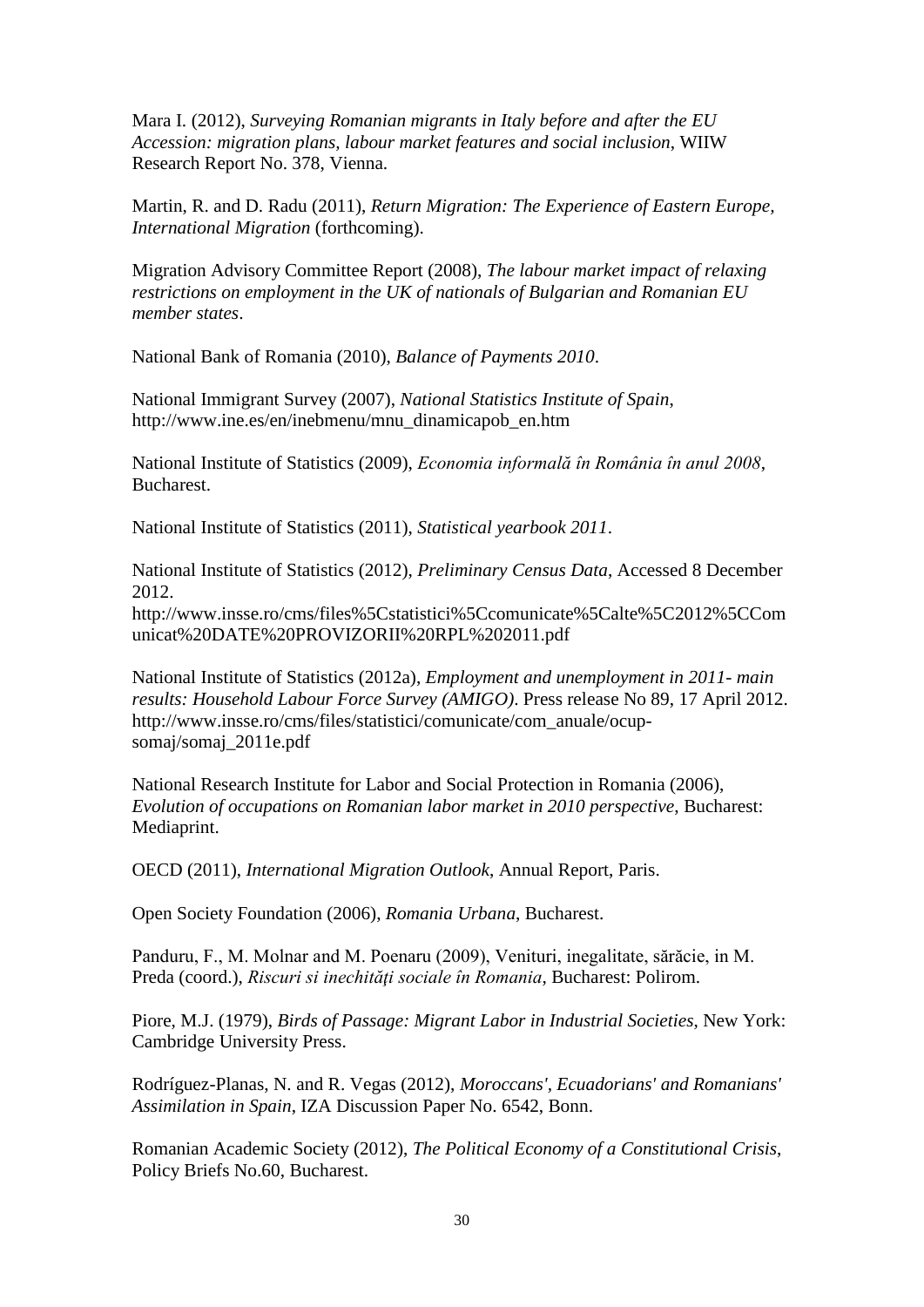Rotila, V. (2008), "The impact of the migration of health care workers on the countries involved: the Romanian situation", *South-East Europe Review*, **1**, pp.53 – 77.

Salis, E. (2012), *Labour migration governance in contemporary Europe: The case of Italy*. FIERI working paper, International and European Forum for Migration Research.

Sandu, D. and G. F. De Jong (1996), Migration in market and democracy transition: Migration intentions and behavior in Romania, *Population Research and Policy Review*, **15**, pp.437-457.

Sandu, D. (2005), Emerging Transnational Migration from Romanian Villages, *Current Sociology*, **53**(4), pp.555-582.

Sandu, D. (2007), Community Selectivity of Temporary Emigration from Romania, *Romanian Journal of Population Studies*, 1-2, pp.11-45.

Sandu, D. et al. (2006), *Living abroad on a Temporary Basis: The Economic Migration of Romanians 1990-2006*, Open Society Foundation, Bucharest.

Sandu, D. et al. (2009), *Romanian communities in Spain*, Soros Foundation Romania, Bucharest.

Sandu, D. (2010), Modernising Romanian society through temporary work abroad, in R. Black et al (eds.), *A Continent Moving West?: EU Enlargement and Labour Migration from Central and Eastern Europe*, IMISCOE Research: Amsterdam University Press.

Serban, M. (2011), *Dinamica migratiei internationale: un exercitiu asupra migratiei romanesti in Spania*, Iasi: Lumen.

Shima, I. (2010), *Return migration and labour market outcomes of the returnees: Does the return really pay off? The case-study of Romania and Bulgaria*, FIW Research Reports 2009/10 No. 07, Vienna.

Stark, O. and D.E. Bloom (1985), The New Economics of Labor Migration, *American Economic Review*, **75**, pp.173-178.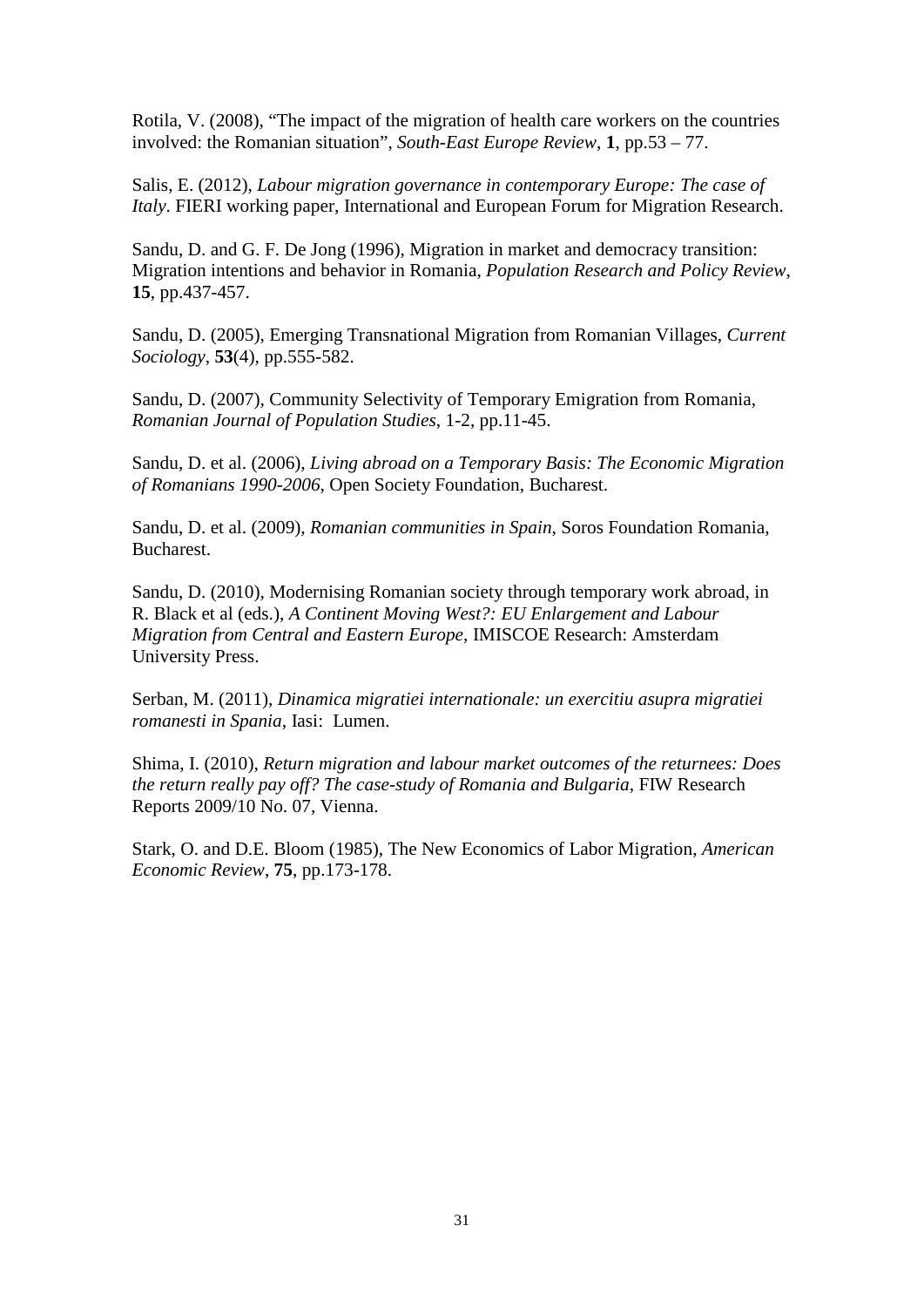**Figure 1. Romania. Unemployment and real GDP growth rates, 1991-2011**



Source: own computation based on National Institute of Statistics data, 2011.

**Figure 2. Romanian migrants in selected European countries after 2000**



Source: own computations based on data from Holland et al., 2012.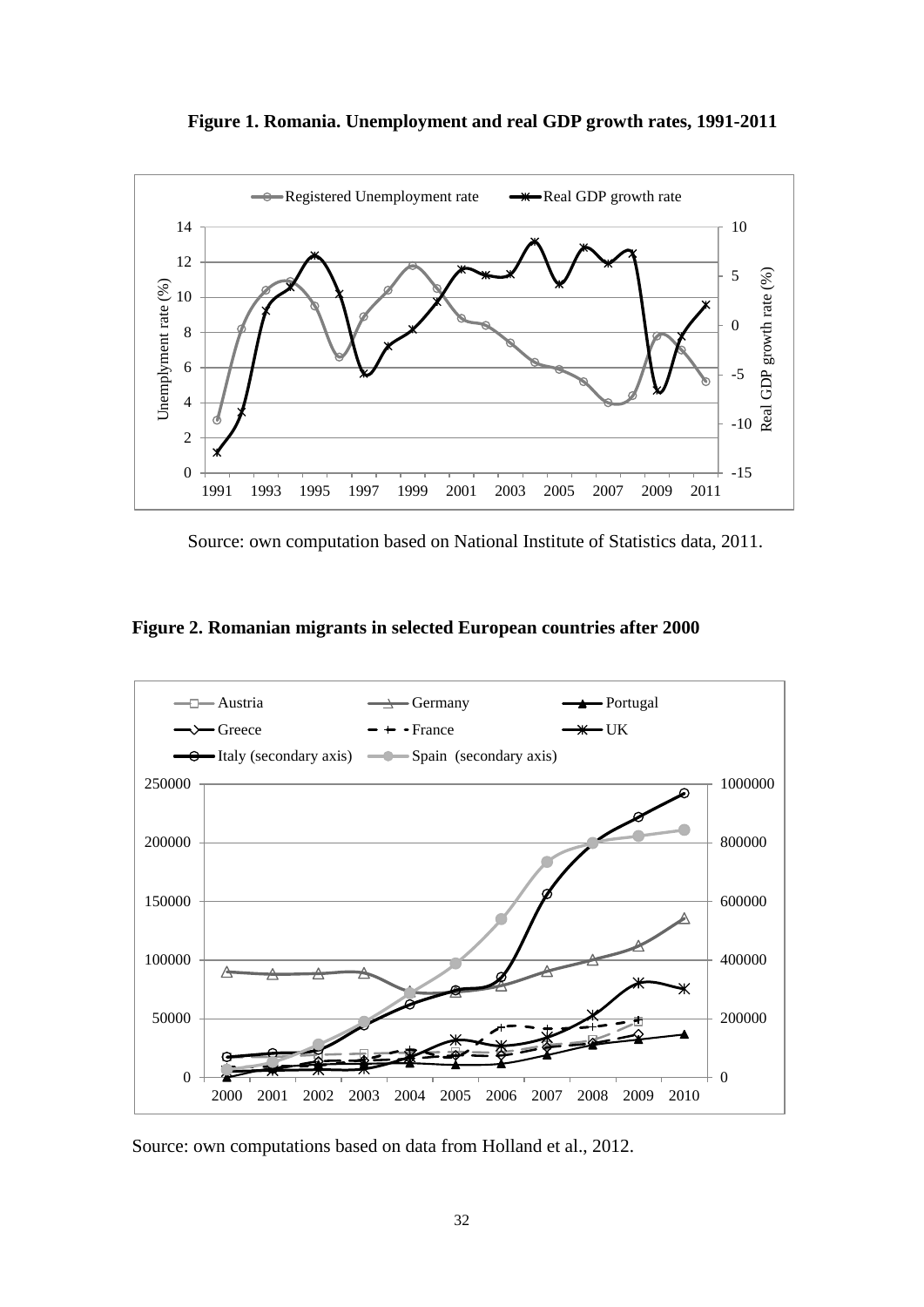

**Figure 3. Distribution of Romanian migrants by occupation and region of destination**

Source: IASCI-Soros Foundation Romania (2010).



**Figure 4. Migrants' plans to permanently return to Romania by regions of destination**

Source: IASCI-Soros Foundation Romania (2010)